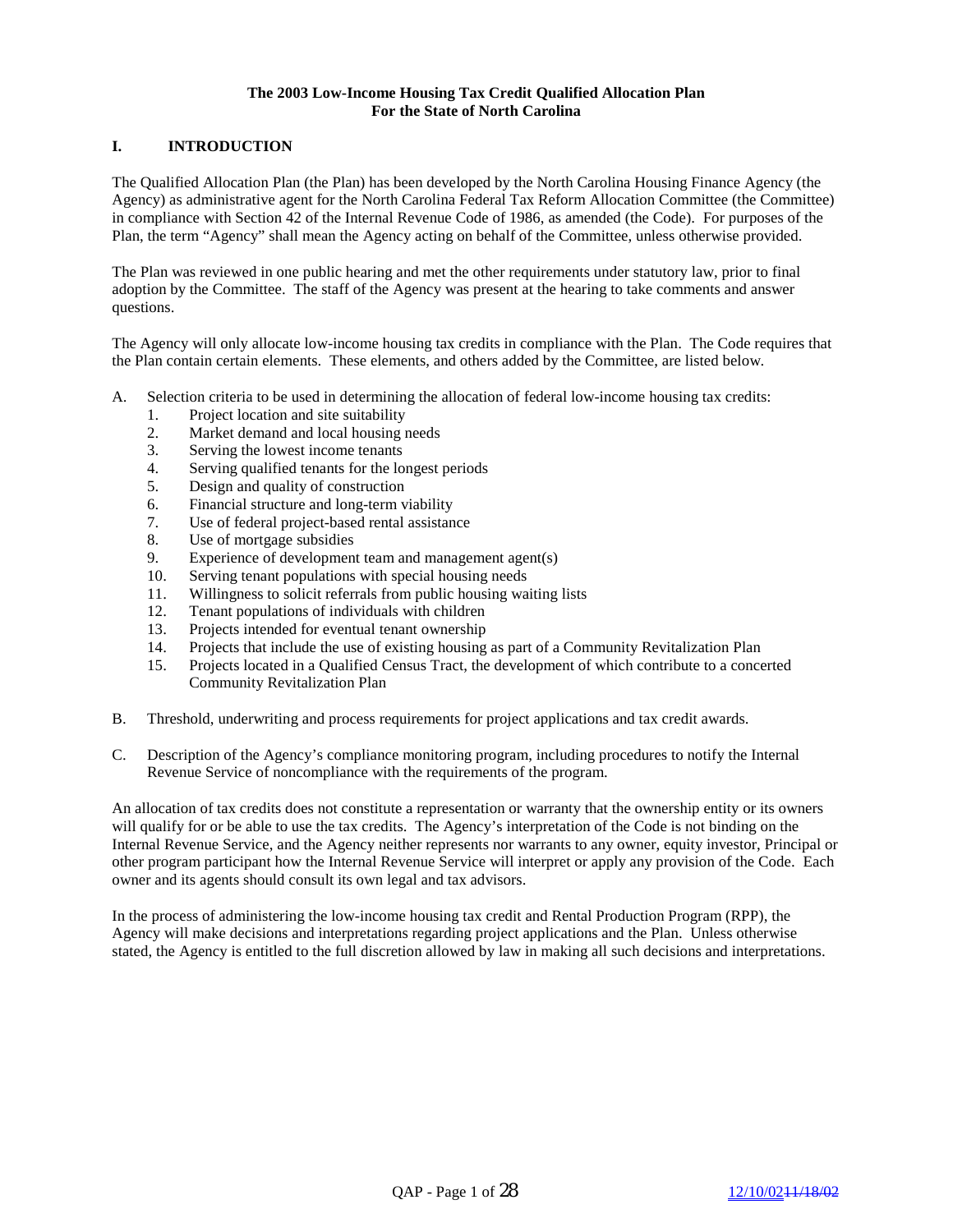# **II. SET-ASIDES AND COUNTY DESIGNATIONS**

No county or project will be awarded tax credits for new construction exceeding \$1,500,000 unless doing so is necessary to meet another set-aside requirement of this Plan or to completely fund a project request. No county will be awarded more than one project under the rehabilitation set-aside. The Agency may waive these limits for 1) for proposals utilizing HOPE VI financing, 2) or for other large scale revitalization efforts characterized by a high degree of committed public subsidies, or 3) in order to implementation of a disaster relief plan. RPP loans cannot exceed \$1 million per project.

Any Principal will be limited to an award of a) not more than fifteen percent (15%) of the total tax credits available for new construction and b) one project under the rehabilitation set-aside. (A Principal may have one rehabilitation project and fifteen percent (15%) of the new construction credits.) All persons and entities meeting the definition of Principal will be certified by the applicant on the application, at carryover allocation and at final cost certification. Any project that qualifies for an allocation of credits but that would result in a Principal exceeding this limit will be disqualified and ineligible for a credit allocation in the current year.

The Agency may allocate 2003 tax credits outside of the normal process to projects that either: 1) address the loss of housing due to the effects of a natural disaster and were submitted in the last two years, or 2) allow the Agency to comply with HUD regulations regarding timely commitment of funds. The total amount of such allocation(s) shall not exceed \$750,000. The Agency may also make a forward commitment of the next year's tax credits in an amount necessary to fully fund projects with a partial award or to any project application that was submitted in a prior year if such application meets all the minimum requirements of the Plan in the year credits are to be allocated. In the event that credits are returned for failure to comply with Section VII(A)(2), the Agency may carry such credits forward, make an award to any project application (subject only to the nonprofit set aside), or a combination of both.

## A. GEOGRAPHIC SET-ASIDES

The Agency has established geographic set asides for the ranking and selection of new construction projects. The Agency reserves the right to revise the available credits in each set-aside. Tax credits and RPP funds available for new construction projects will be distributed as follows:

|                 | <b>WEST: 15%</b> |              | CENTRAL: 25%                   |               | <b>METRO: 30%</b> |             | EAST: 30%        |             |             |  |
|-----------------|------------------|--------------|--------------------------------|---------------|-------------------|-------------|------------------|-------------|-------------|--|
| <b>WEST</b>     |                  |              | <b>METRO</b><br><b>CENTRAL</b> |               |                   |             |                  | <b>EAST</b> |             |  |
| Alexander       |                  | Jackson      | Alamance                       | Lincoln       |                   | Durham      | <b>Beaufort</b>  | Johnston    |             |  |
| Alleghany       |                  | Macon        | Anson                          | Montgomery    |                   | Forsyth     | <b>Bertie</b>    | Jones       |             |  |
| Ashe            |                  | Madison      | Cabarrus                       | Moore         |                   | Guilford    | <b>Bladen</b>    | Lenoir      |             |  |
| Avery           |                  | McDowell     | Caswell                        | Orange        |                   | Mecklenburg | <b>Brunswick</b> | Martin      |             |  |
| <b>Buncombe</b> |                  | Mitchell     | Chatham                        | Person        |                   | Wake        | Camden           | <b>Nash</b> |             |  |
| <b>Burke</b>    |                  | Polk         | Cumberland                     | Randolph      |                   |             | Carteret         |             | New Hanover |  |
| Caldwell        |                  | Rutherford   | Davidson                       | Richmond      |                   |             | Chowan           |             | Northampton |  |
| Catawha         |                  | Surry        | Davie                          | Rockingham    |                   |             | Columbus         | Onslow      |             |  |
| Cherokee        |                  | Swain        | Franklin                       | Rowan         |                   |             | Craven           | Pamlico     |             |  |
| Clay            |                  | Transylvania | Gaston                         | Scotland      |                   |             | Currituck        |             | Pasquotank  |  |
| Cleveland       |                  | Watauga      | Granville                      | Stanly        |                   |             | Dare             | Pender      |             |  |
| Graham          |                  | Wilkes       | Harnett                        | <b>Stokes</b> |                   |             | Duplin           |             | Perquimans  |  |
| Haywood         |                  | Yadkin       | Hoke                           | Union         |                   |             | Edgecombe        | Pitt        |             |  |
| Henderson       |                  | Yancey       | <b>Iredell</b>                 | Vance         |                   |             | Gates            | Robeson     |             |  |
|                 |                  |              | Lee                            | Warren        |                   |             | Greene           | Sampson     |             |  |
|                 |                  |              |                                |               |                   |             | Halifax          | Tyrrell     |             |  |
|                 |                  |              |                                |               |                   |             | Hertford         |             | Washington  |  |
|                 |                  |              |                                |               |                   |             | Hyde             | Wayne       |             |  |
|                 |                  |              |                                |               |                   |             |                  | Wilson      |             |  |

Applications are allocated credits starting with those earning the highest scoring totals within each geographic set-aside and continuing in descending score order through the last project that can be fully funded. The remaining credits from all four geographic set-asides are then added together and allocated to the next highest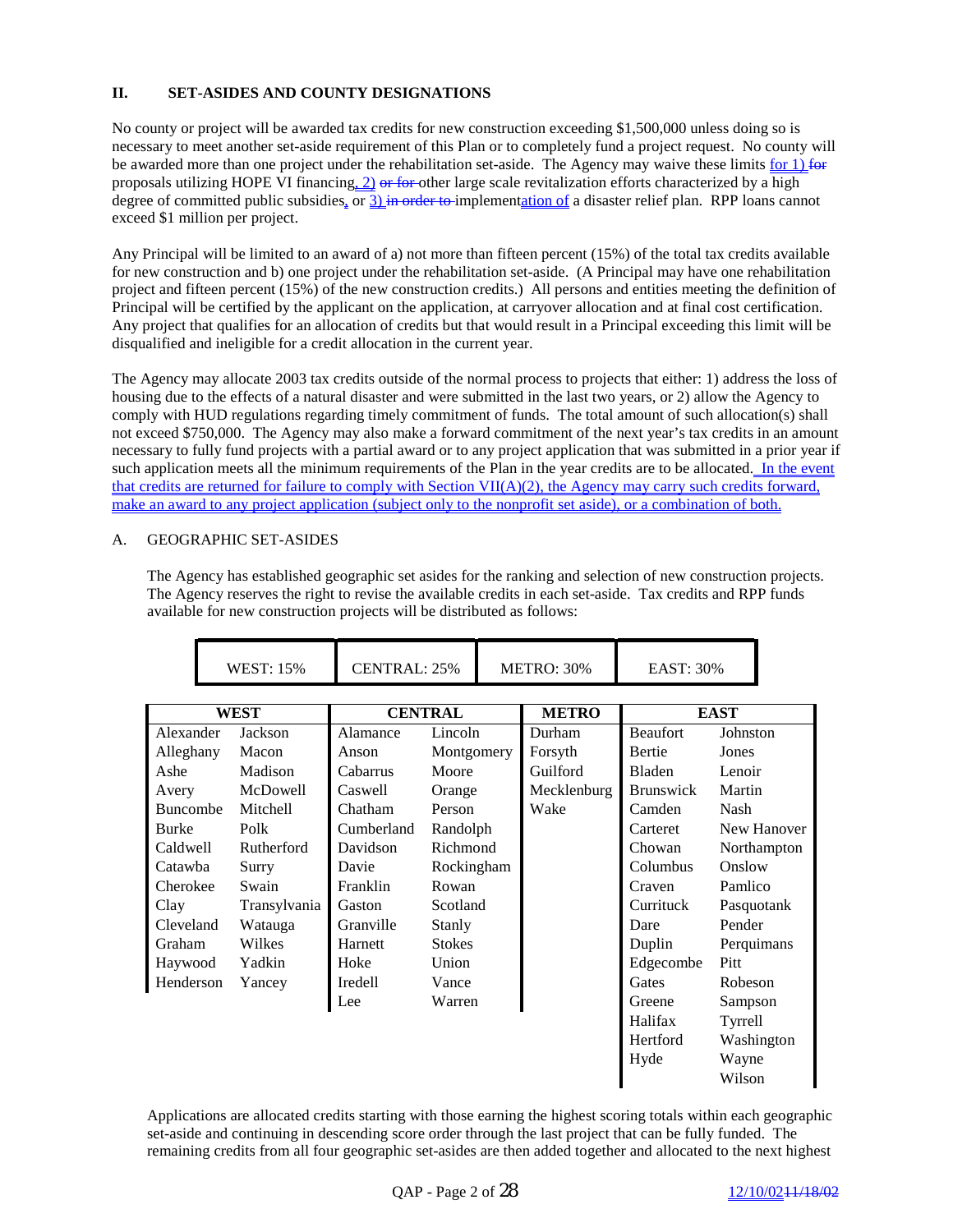scoring application(s) statewide, unless (in the Agency's discretion) such amount should be carried forward and applied to the next year's credit ceiling.

# B. REHABILITATION SET-ASIDE

The Agency will award the lesser of the following amounts to projects proposing rehabilitation of existing housing: 1) ten percent (10%) of the state's total tax credit ceiling (plus any amount necessary to fully fund a partial award), or 2) the amount required for five projects. Rehabilitation projects will not be eligible for credits other than in this set-aside. These awards will be based on the criteria listed in Section IV(H) and are not subject to the geographic set-asides. Adaptive re-use projects and entirely vacant residential buildings will be considered new construction.

#### C. NONPROFIT AND CHDO SET-ASIDES

If necessary, the Agency will adjust the awards under the Plan to ensure that the overall allocation results in 1) ten percent (10%) of the state's federal tax credit ceiling being awarded to projects involving non-profits and 2) fifteen percent (15%) of RPP funds being awarded to projects involving Community Housing Development Organizations certified by the Agency (CHDOs). Specifically, credits that would have been awarded to the lowest ranking project(s) that do(es) not fall into one of these categories will be awarded to the next highest ranking project(s) that do(es) until the overall allocation(s) reach(es) the necessary percentage(s). In order to qualify for the first category, an application must either not involve any for-profit Principals or comply with the material participation requirements of the Code, applicable federal regulations and Section VI( $A$ )(2). In order to qualify for the second category, an application must meet the requirements of 24 CFR  $92.300(a)(1)$ and any other HUD regulation regarding the CHDO set-aside.

## D. COUNTY INCOME DESIGNATIONS

Pursuant to N.C.G.S. § 105-129.42(c) the Agency is responsible for designating each county as High, Moderate or Low Income. Five criteria were used for making this determination:

- 1. County median income
- 2. Poverty rate
- 3. Percent of population in rural areas
- 4. Regional growth patterns
- 5. Enterprise area tier (one through five)

Each county was considered as a whole and evaluated relative to others in the state. Based on this process, the Agency designates counties as follows: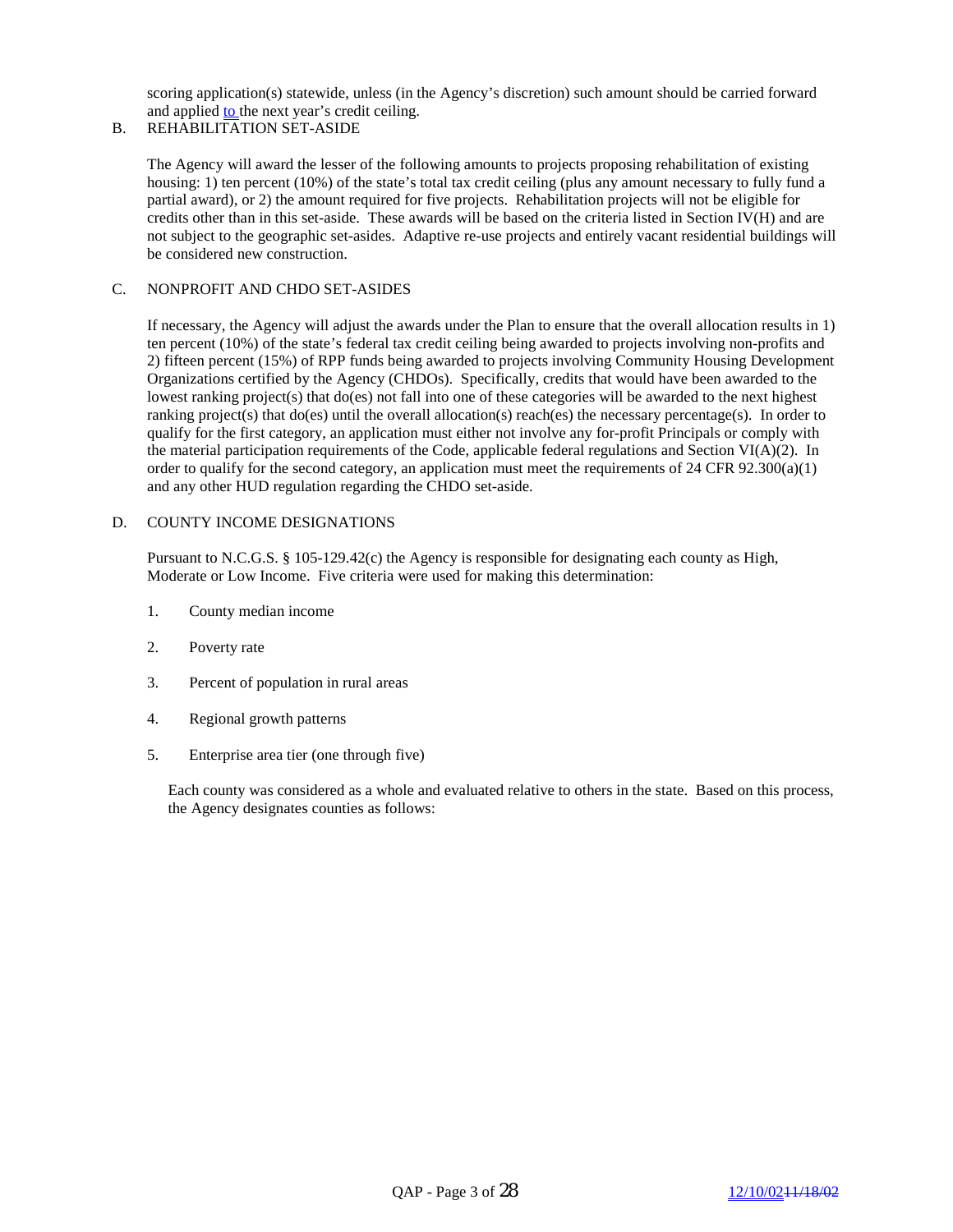| <b>HIGH</b> | <b>MODERATE</b>  |               |                 |             |            |
|-------------|------------------|---------------|-----------------|-------------|------------|
| Alamance    | Alexander        | Lee           | Alleghany       | Graham      | Pamlico    |
| Cabarrus    | <b>Brunswick</b> | Lincoln       | Anson           | Greene      | Pasquotank |
| Chatham     | <b>Buncombe</b>  | Moore         | Ashe            | Halifax     | Pender     |
| Davidson    | <b>Burke</b>     | <b>Nash</b>   | Avery           | Haywood     | Perquimans |
| Durham      | Caldwell         | New Hanover   | <b>Beaufort</b> | Hertford    | Richmond   |
| Forsyth     | Carteret         | Onslow        | Bertie          | Hoke        | Robeson    |
| Guilford    | Catawba          | Person        | Bladen          | Hyde        | Rockingham |
| Iredell     | Cleveland        | Pitt          | Camden          | Jackson     | Rutherford |
| Johnston    | Craven           | Polk          | Caswell         | Jones       | Sampson    |
| Mecklenburg | Cumberland       | Randolph      | Cherokee        | Lenoir      | Scotland   |
| Orange      | Dare             | Stanly        | Chowan          | Macon       | Surry      |
| Rowan       | Davie            | <b>Stokes</b> | Clay            | Madison     | Swain      |
| Union       | Franklin         | Transylvania  | Columbus        | Martin      | Tyrrell    |
| Wake        | Gaston           | Watauga       | Currituck       | McDowell    | Vance      |
|             | Granville        | Wayne         | Duplin          | Mitchell    | Warren     |
|             | Harnett          | Wilson        | Edgecombe       | Montgomery  | Washington |
|             | Henderson        | Yadkin        | Gates           | Northampton | Wilkes     |
|             |                  |               |                 |             | Yancey     |

# **III. DEADLINES AND FEES**

A. The following schedule will apply to the application process for 9% tax credits for 2003. Applicants seeking a tax exempt bond allocation and 4% tax credits should refer to the application schedule found in **Appendix G**.

| January 10  | Deadline for electronic submission of preliminary applications                                                           |
|-------------|--------------------------------------------------------------------------------------------------------------------------|
| January 17  | Deadline for paper version preliminary applications and exhibits (12:00 noon,<br>no exceptions)                          |
| February 28 | Market analysts will mail studies to the Agency and applicants                                                           |
| March 14    | Deadline for market-related project revisions                                                                            |
| March 21    | Preliminary site scores announced; market analysts will mail comments on<br>revisions to the Agency and applicants       |
| April 4     | Deadline for site score review requests                                                                                  |
| April 18    | Notification of final site and market scores and preliminary evaluation of<br>rehabilitation projects                    |
| May 9       | Deadline for new construction full applications (12:00 noon, no exceptions)                                              |
| May 23      | Deadline for rehabilitation full applications (12:00 noon, no exceptions)                                                |
| August 15   | Notification of final reservations (actual date will be no earlier than three weeks<br>after announcement of AHP awards) |
| October 31  | Deadline for final site control                                                                                          |
| November 14 | Deadline for 10% cost certifications                                                                                     |

The Agency reserves the right to change the schedule as necessary.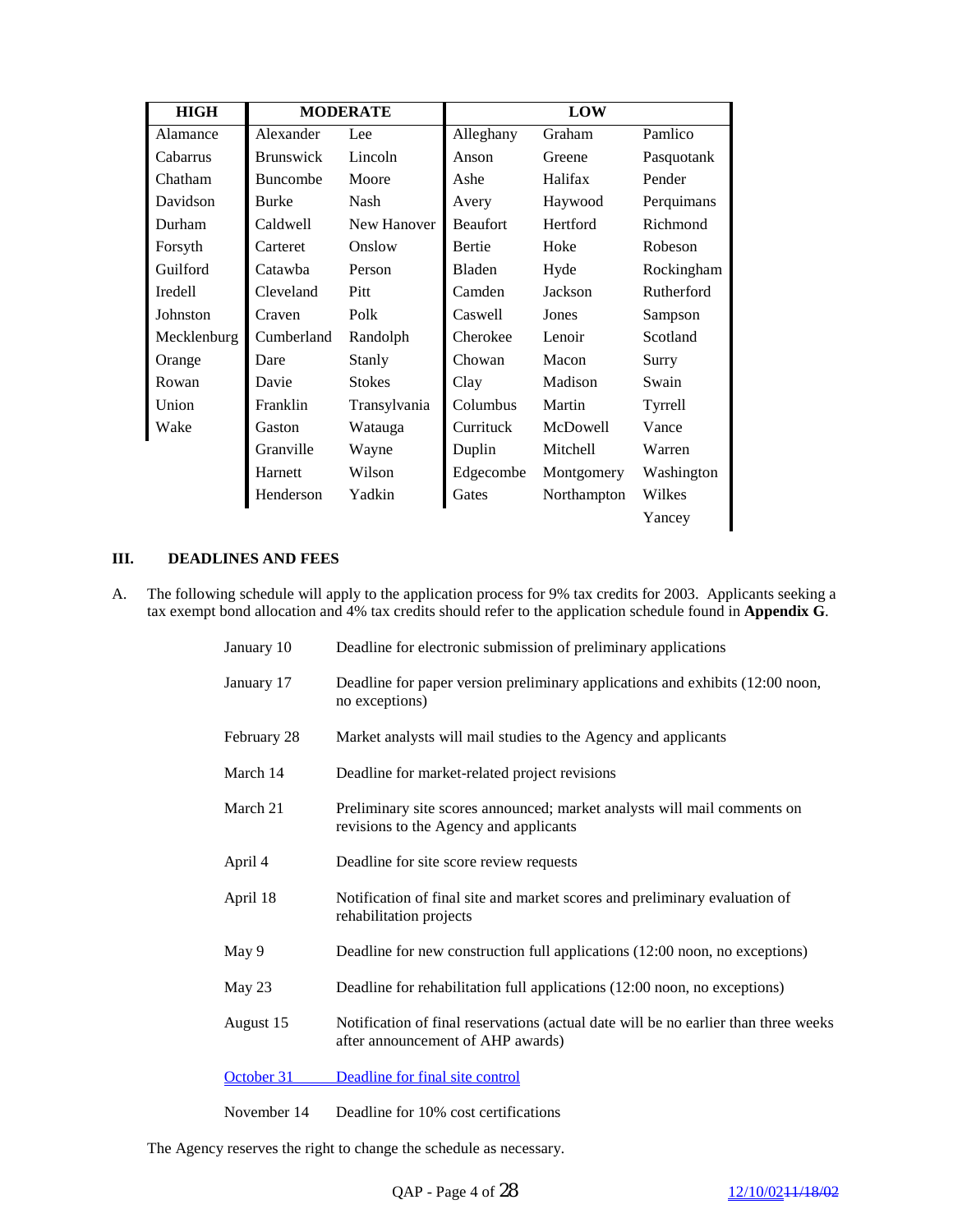- B. Processing, application and allocation fees are as follows:
	- 1. All applicants are required to pay a nonrefundable fee of \$5,020 at the submission of the preliminary application. This fee covers the cost of the market study or physical needs assessment and a \$1,020 preliminary application processing fee (which will be assessed for every electronic application submitted as of January 10,  $20032$ .
	- 2. All applicants are required to pay a nonrefundable processing fee of \$1,020 upon submission of the full application.
	- 3. Entities receiving 9% credit awards are required to pay an allocation fee equal to five and one half percent (5.5%) of a single year's tax credits, calculated using the full 9% (and/or 4% for RD projects, acquisition credits, ect.) applicable federal rate ("AFR"). The allocation fee must be paid to the Agency upon return of the allocation letter. Failure to submit this allocation fee within 30 days of the date of the allocation letter will result in the withdrawal of the tax credit reservation. The fee for entities receiving tax-exempt bond volume is specified in Appendix G.
	- 4. If expenses for legal services are incurred by the Committee or Agency to correct mistakes of the Owner which jeopardize use of the tax credits, such legal costs will be paid by the Owner in the amount charged to the Agency or the Committee.
	- 5. The Agency will not process applications or other documentation relating to any Principal who has an outstanding balance of fees owed.

NOTE: The nonrefundable processing fee will be increased by two percent (2%) each year after 2002. The allocation fee will increase by 0.25% each year up to six percent (6%) in 2005.

C. Monitoring fees as listed below must be paid prior to the issuance of a federal form 8609:

| Project Type                                                         | Federal        | <b>Federal and State</b> |
|----------------------------------------------------------------------|----------------|--------------------------|
|                                                                      | Credits Only   | Tax Credits              |
| Tax credit projects without an Agency loan, including projects using | \$425 per unit | \$525 per unit           |
| tax-exempt bond financing and 4% credits                             |                |                          |
| Projects using RD financing without RPP funding                      | \$250 per unit | \$350 per unit           |
| Projects receiving an Agency loan, regardless of RD financing.       | \$500 per unit | \$600 per unit           |

The monitoring fee is applied to **all units in a project**, including all market rate units and units reserved for managers or other personnel.

# **IV. SELECTION CRITERIA AND THRESHOLD REQUIREMENTS**

Each new construction project will be ranked using the points described in Sections IV(A), IV(B), IV(C), IV(D), IV(E), IV(F) and IV(G) below. The Agency will not accept a full application where the preliminary application does not meet all site and market threshold requirements.

Applications must meet all threshold requirements and receive 175 points to be considered for award and funding. This limitation also applies to tax-exempt bond financing; even with an allocation of bond authority, projects must meet the minimum score and threshold requirements to be eligible for tax credits. Rehabilitation projects will not receive point scores but instead will be evaluated using the criteria listed in Section IV(H) (thus all references to receipt of points only apply to new construction projects). All threshold requirements also apply to rehabilitation projects unless otherwise noted.

## A. SITE AND MARKET EVALUATION (MAXIMUM 170 POINTS)

- 1. SITE EVALUATION (MAXIMUM 140 POINTS)
	- (a) Site scores will be based on the following factors. Each will also serve as a threshold requirement: the Agency may remove an application from consideration if the site is sufficiently inadequate in one of the categories. Evaluation of sites will involve a relative comparison with other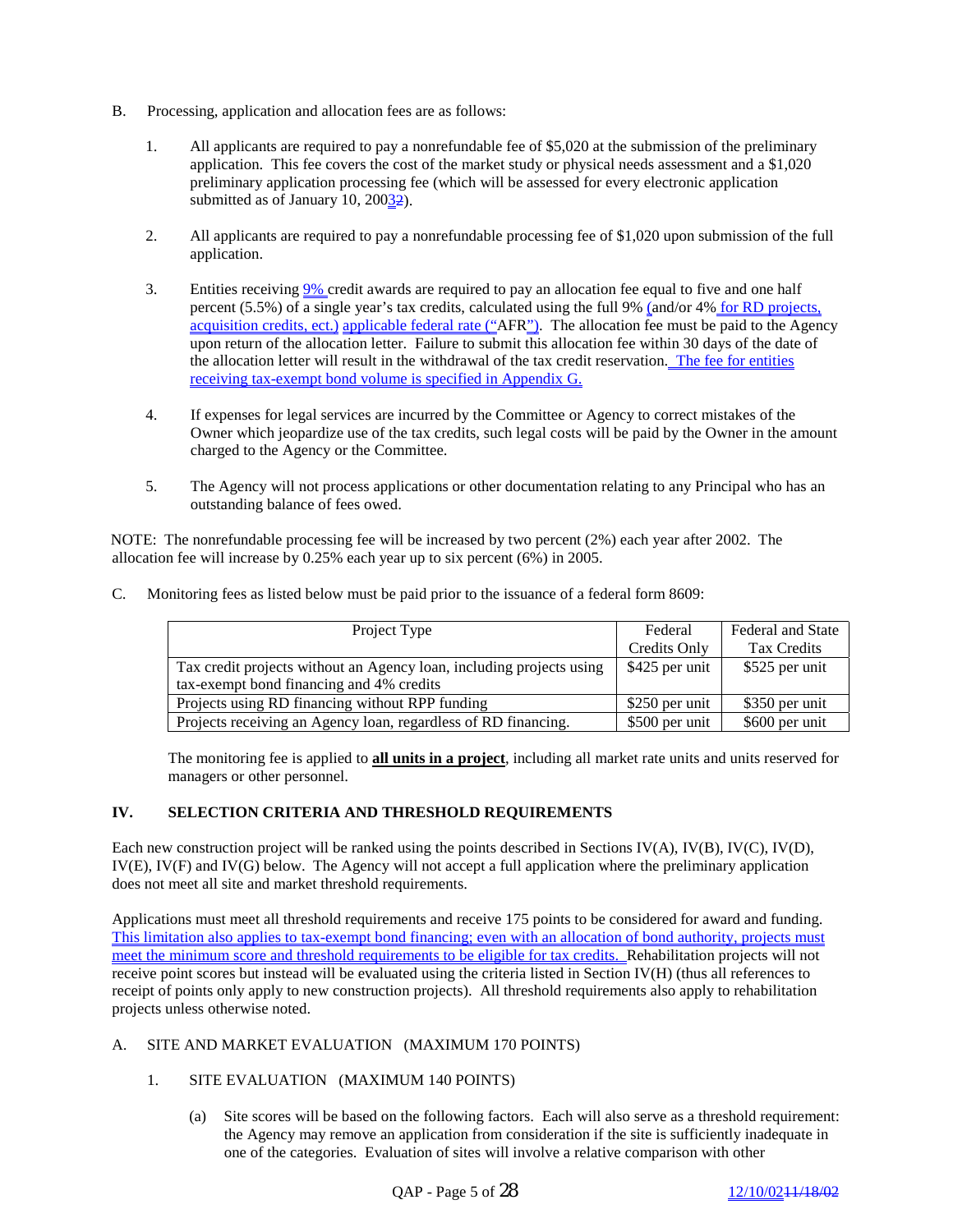applications in the same geographic set-aside, with an emphasis on those the Agency considers to be within the same market area. Criteria involving consideration of land uses will focus on the area within approximately one-half mile. The Agency will consider revitalization plans and other proposed development based on certainty, extent and timing. Where appropriate, the score for a particular category will reflect the project's tenant type (family/elderly/special needs).

#### NEIGHBORHOOD CHARACTERISTICS (MAXIMUM 80 POINTS)

- Trend and direction of real estate development and area economic health
- Physical condition of buildings and improvements
- Suitability of surrounding development
- Land use pattern is primarily residential (single and multifamily housing) with a balance of other uses (particularly retail and amenities)
- Availability, quality and proximity of essential services: grocery store; mall/strip center; gas/convenience; basic health care; pharmacy; schools/athletic fields; day care/after school; supportive services
- Availability, quality and proximity of important amenities and features: public park, library, hospital, community/senior center, basketball/tennis courts, fitness/nature trails, public swimming pool, restaurants, bank/credit union, medical offices, professional services, movie theater, video rental, public safety (fire/police)

#### SITE SUITABILITY (MAXIMUM 60 POINTS)

- Effect of industrial, large-scale institutional or other incompatible uses: wastewater treatment facilities, high traffic corridors, junkyards, prisons, landfills, large swamps, distribution facilities, frequently used railroad tracks, power transmission lines and towers, factories or similar operations, sources of excessive noise, and sites with environmental concerns (such as odors or pollution)
- Amount and character of vacant, undeveloped land
- Adequate traffic controls (stop light, turn lanes, ect.)
- Burden on public facilities (particularly roads)
- Access to mass transit (if applicable)
- Degree of on-site negative features and physical barriers that will impede project construction or adversely affect future tenants; for example: power transmission lines and towers, flood hazards, steep slopes, large boulders, ravines, year-round streams, wetlands, and other similar features (for adaptive re-use projects- suitability for residential use and difficulties posed by the building(s), such as limited parking, environmental problems or the need for excessive demolition)
- Similarity of scale and aesthetics/architecture between project and surroundings
- Concentration of affordable housing
- (b) General Site Requirements
	- Sites must be sized to accommodate the number and type of units proposed. Required zoning must be in place by the full application submission date, including any special use permits, traffic studies, conditional use permits and other land use requirements.
	- The applicant or a Principal must have site control by the preliminary application deadline, which may be evidenced by a valid option, contract or warranty deed.
	- Utilities (water, sewer and electricity) must be available with adequate capacity to serve the site. Sites should be accessed directly by existing paved, publicly maintained roads. If not, it will be the applicant's responsibility to extend utilities and roads to the site. In such cases, the applicant must explain and budget for such plans at the preliminary application stage, as well as document the applicant's right to perform such work through, for example, language in the real estate option/contract, separate contract or consent by the city or town.
	- Proposed construction must not be located within a 100-year floodplain. Proposed construction includes driveways, parking areas, playgrounds, community building/office, residential buildings, maintenance buildings, refuse collection areas, laundry rooms, mail collection areas, or any other permanent structure or fixture. The Agency may waive this restriction in certain counties in the East Region where viable alternatives do not exist and where sound measures to mitigate flood hazards are proposed.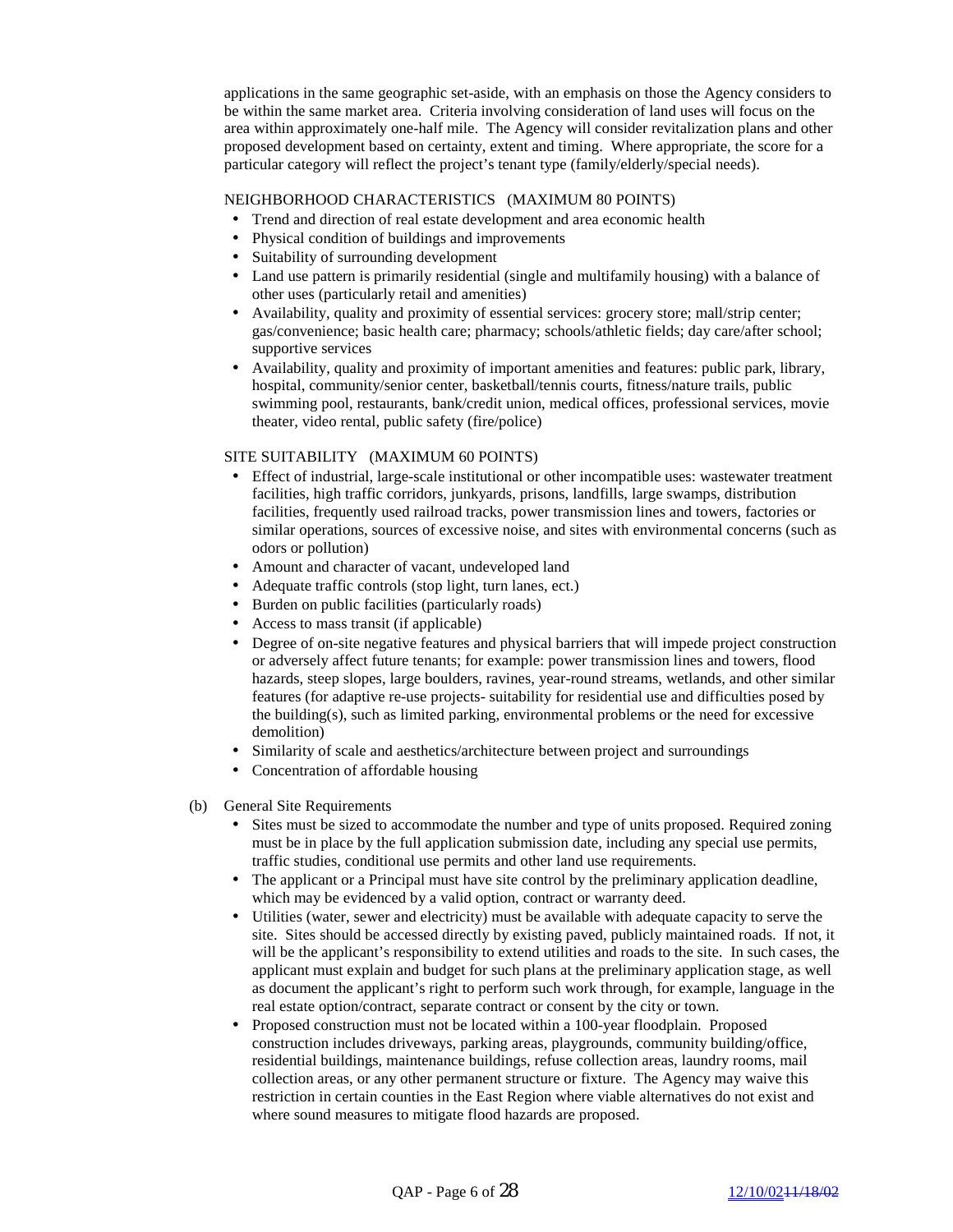## 2. MARKET ANALYSIS (MAXIMUM 30 P0INTS)

- (a) The Agency will contract directly with market analysts to perform studies for new construction projects. Applicants will have a structured opportunity to interact with market analysts in order to make appropriate project design and targeting adjustments that best fit their markets.
- (b) A project will not receive tax credits or RPP funding if it is in the same market area as previously funded tax credit or RPP projects (including earlier phases of the same overall development) which have  $\theta$ ) not reached stabilized occupancy or  $\theta$ ) a recent history of high vacancy rates. The Agency may waive these limitations if the market study indicates a strong demand for all units involved. The Agency will limit the number of projects awarded in the same application round to those that it determines can be supported in the market.
- (c) Applications for new construction projects will be evaluated using four criteria, each of which will serve both as a threshold requirement and to determine points.
	- $\bullet$   $\left( \frac{a}{b} \right)$  The project's required market share, or the percent of income qualified households seeking housing that the project would need to capture to achieve stabilized occupancy.
	- $\leftrightarrow$   $\leftrightarrow$  The number of months between project completion and either stabilized occupancy or qualification of the tax credit units (whichever is later).
	- (e) The vacancy rate at comparable properties.
	- (d) The project's affect on existing low-income housing tax credit properties.
- (d) The Agency is not bound by the conclusions or recommendations of the market analyst(s), and will use its discretion in evaluating the criteria listed in this Section. For rehabilitation and 100% special needs projects, the applicant must submit a market study that meets the requirements of Section  $42(m)(1)(A)(iii)$  of the Code prior to issuance of a carryover allocation (unless the Agency, in its discretion, requires an earlier submission date).
- (e) Applications for 100% special needs housing that receive bonus points under Section IV(F)(4) also will be eligible to earn points under this section. The score will be based on the needs analysis component of the targeting plan as evaluated by DHHS. Any points would be determined during the full application review process.

## B. RENT AFFORDABILITY (MAXIMUM 65 POINTS)

## 1. FEDERAL RENTAL ASSISTANCE (MAXIMUM 20 POINTS)

- (a) A maximum of 20 points will be awarded for a firm commitment that provides federal projectbased rental subsidies for at least ninety-five percent (95%) of the tax credit units; committed federal subsidies of at least twenty percent (20%) but less than 95% will be awarded 10 points. To receive points for HUD Section 8 project-based rental subsidies, applicants must submit a letter from the issuing authority (i) supporting the proposed development, (ii) representing that it has the proposed number of certificates available to convert to project based assistance, (iii) committing it to request HUD approval for the conversion, (iv) setting forth a timetable for the advertisement and approval process, and (v) committing it to seek renewal of the subsidy contract for as long as possible subject to Congressional funding.
- (b) Applicants must include a written agreement between the owner and a public housing authority (PHA). The agreement must commit (i) the PHA to include the development in any listing of housing opportunities where households with tenant-based subsidies are welcome, and (ii) the project's management agent to actively seek referrals from the PHA to apply for units at the proposed development. If the PHA refuses to cooperate for any reason, an explanation must be submitted as well as a statement of commitment by the applicant to seek referrals from the PHA.
- 2. MORTGAGE SUBSIDIES AND LEVERAGING (MAXIMUM 30 POINTS)
	- (a) Only loans from established below-market, multifamily lenders will be considered; sources of mortgage subsidies include the following: Federal Home Loan Bank (FHLB) Affordable Housing Program (AHP), PHAs, local Community Development Block Grant (CDBG) funds (for on-site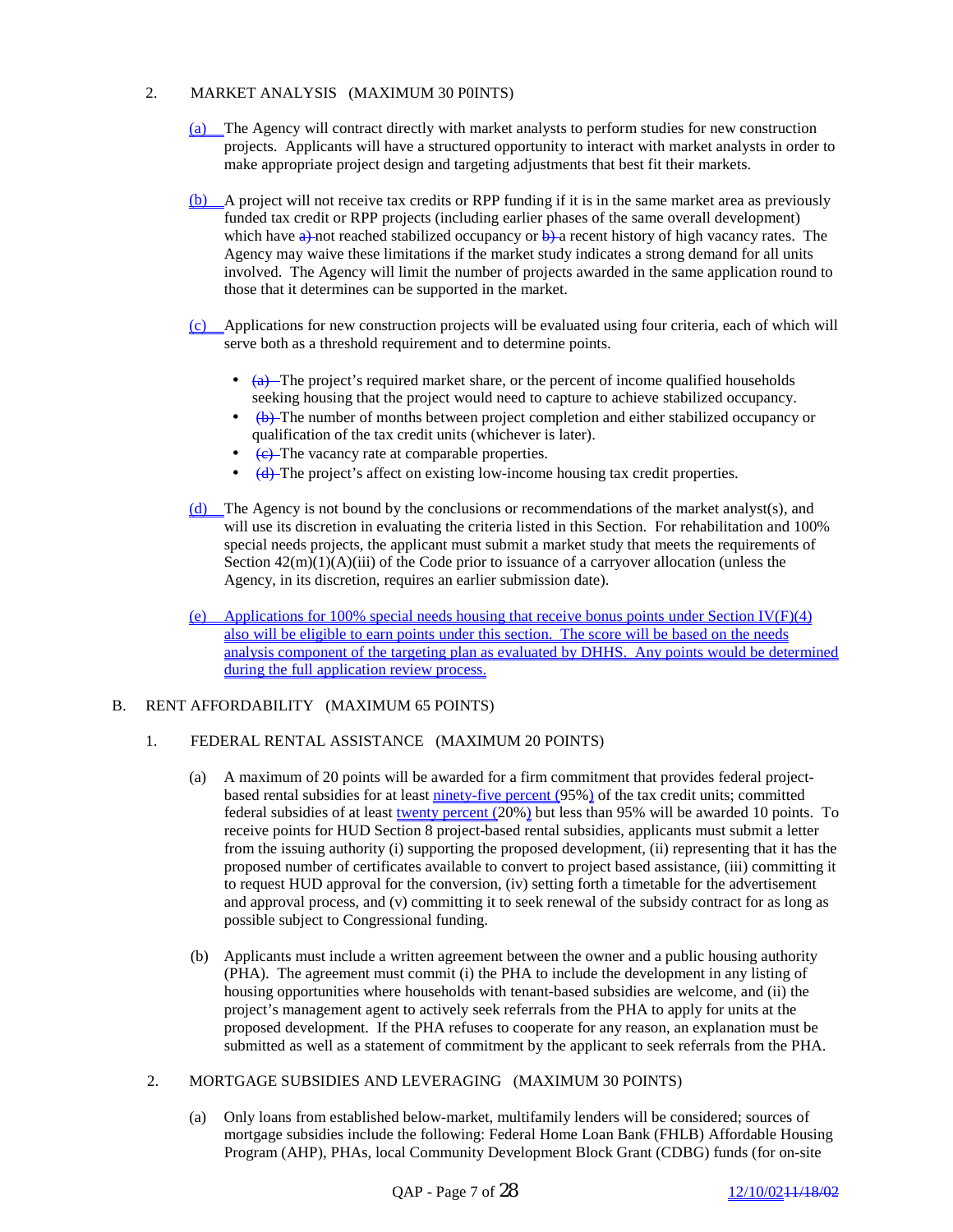improvements only; includes Small Cites program), HUD Section 108, other local development funds and RD. Other sources of public funding may qualify **PROVIDED THEY ARE APPROVED IN WRITING IN ADVANCE** by the Agency. (Approval of a particular source in prior years does not meet this requirement.) In order to qualify, loans must be listed as a source in the application, have a term of at least 20 years and an interest rate less than or equal to two percent (2%).

- (b) Adjustments to the purchase price of the land by the seller, uncommitted RPP funds or other Agency loans, state credits and bond financing are not considered sources of mortgage subsidy.
- (c) Applications will be awarded five (5) points for having a commitment of at least \$100,000 in qualifying mortgage subsidy funds. Projects will earn a greater amount of points based on the total amount of funds per unit, as described below:

| Funds/Unit  | Points | \$10,000 |  |
|-------------|--------|----------|--|
| \$5,000<br> |        | \$11,000 |  |
| \$6,000<br> |        | \$12,000 |  |
|             |        | \$13,000 |  |
| 8,000       |        |          |  |
|             |        | \$15,000 |  |

The calculation includes all units and amounts will not be rounded up. The funds-to-unit ratio initially approved by the lending source determines the score, unless a subsequent change results in fewer points. The amount of subsidy provided by a local government will be reduced by the amount that the project budget includes the following: any impact, tap or related fees charged by that local government and/or the cost of land sold by that local government in excess of the market value determined under Section  $VI(A)(4)$ . For example, a project involving the following:

- 48 tax credit units and 16 market rate units,
- a commitment of \$925,000 in qualifying funds, \$150,000 of which are from the city, and
- tap fees of \$100,000 charged by the same city to the project

will receive 24 points  $[(925,000 - 100,000) / 64 = $12,891$  per unit].

- (d) Projects funded entirely with equity and state tax credits (no grants or debt sources other than deferred developer fees) will be awarded 15 points. Any deferred fee must comply with Section  $IVI(B)(5)$ .
- (e) In order to be eligible for points under this Section, applications for new construction tax exempt bond projects must meet one of the following requirements:
	- at least twenty percent (20%) of qualified units will be affordable to and occupied by households with incomes at or below fifty percent (50%) of county median income, or
	- at least ten percent (10%) of qualified units will be affordable to and occupied by households with incomes at or below <u>forty (40%)</u> of county median income.

## 3. TENANT RENT LEVELS (MAXIMUM 15 POINTS)

#### (PROJECTS WILL BE MONITORED FOR RENT AND OCCUPANCY RESTRICTIONS FOR THE PERIOD INDICATED IN THE EXTENDED USE AGREEMENT.)

Applicants should understand that electing to meet the requirements of this Section will reduce the number of potential tenants for certain units, which may be reflected in the market score. The applicant may earn points under one of the following scenarios:

- (a) If the project is in a High Income county:
	- Ten (10) points will be awarded if at least twenty-five  $(25%)$  of qualified units will be affordable to and occupied by households with incomes at or below  $\frac{thirty}{lt}$  (30%) of county median income.
	- Five (5) points will be awarded if at least fifty percent (50%) of qualified units will be affordable to and occupied by households with incomes at or below forty (40%) of county median income.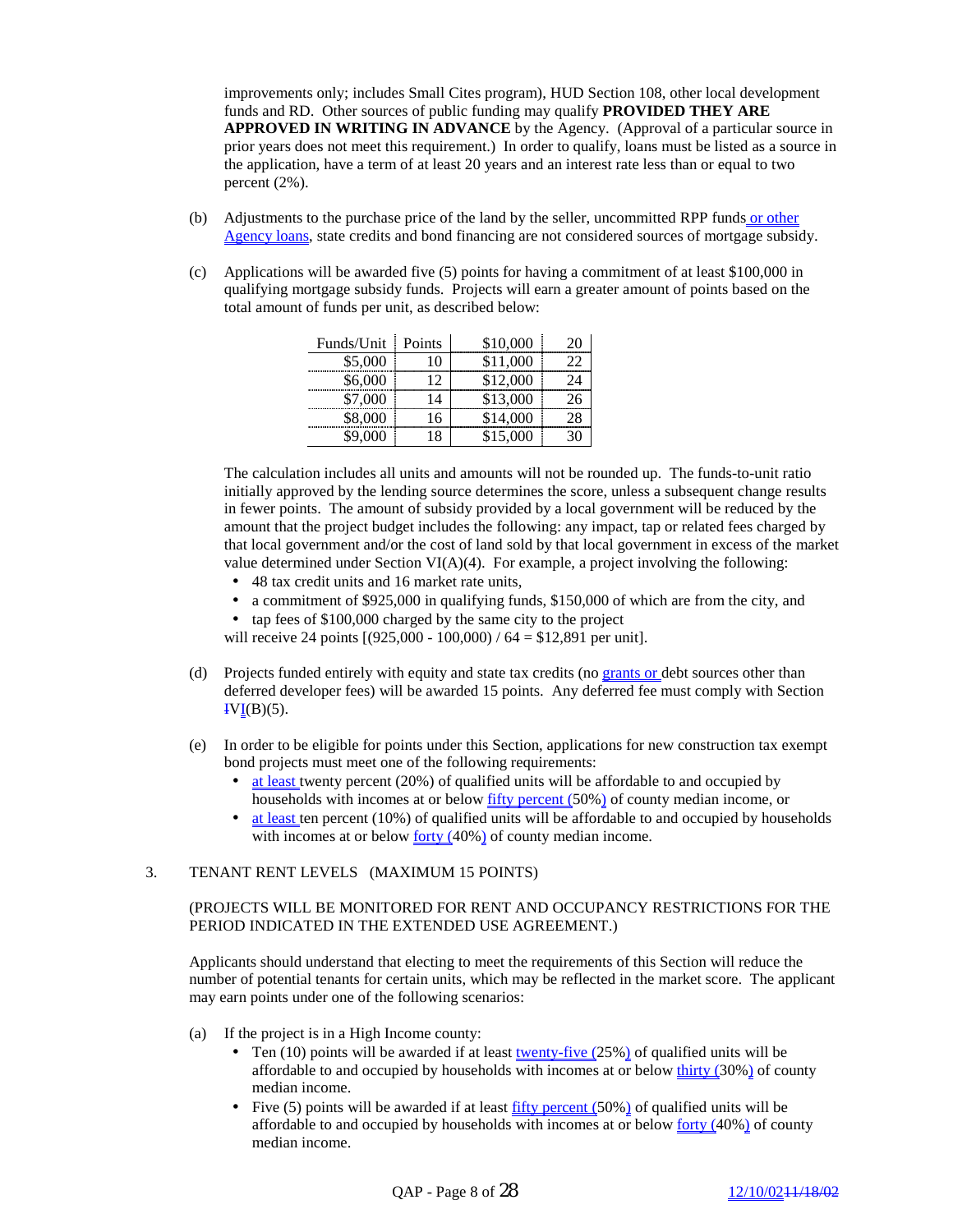- (b) If the project is in a Moderate Income county:
	- Fifteen (15) points will be awarded if at least twenty-five  $(25%)$  of qualified units will be affordable to and occupied by households with incomes at or below 40% of county median income.
	- Ten  $(10)$  points will be awarded if at least fifty percent  $(50%)$  of qualified units will be affordable to and occupied by households with incomes at or below fifty percent (50%) of county median income.
- (c) If the project is in a Low Income county, fifteen (15) points will be awarded for projects in which at least forty (40%) of qualified units will be affordable to and occupied by households with incomes at or below fifty percent (50%) of county median income.
- (d) In order to be eligible for tax credits, applications for new construction tax exempt bond projects must meet one of the following requirements:
	- at least ten percent (10%) of qualified units will be affordable to and occupied by households with incomes at or below fifty percent (50%) of county median income, or
	- at least five percent (5%) of qualified units will be affordable to and occupied by households with incomes at or below <u>forty (40%)</u> of county median income.

## 4. COMMITMENT TO EXTEND LOW-INCOME OCCUPANCY

Applicants must agree to record a 30-year Declaration of Land Use Restrictive Covenants for Low-Income Housing Tax Credits (Extended Use Agreement) stating that the owner will not apply for relief under Section  $42(h)(6)(E)(i)(II)$  of the Code.

#### C. PROJECT DEVELOPMENT COSTS

The Agency will assess negative points to applications using either the following "per unit" or "per net square foot" standards (total project costs less land and reserves) outlined in **Chart A** below, whichever is less. The point structure in **Chart B** will apply to the following: 1) detached single family developments, 2) duplex developments with less than 25 units, 3) 100% special needs housing, 4) HOPE VI projects 5) unique downtown circumstances and 6) projects utilizing historic tax credits. RPP loan funds will be limited by HOME Per-Unit Subsidy Limits and HOME Per-Unit Cost Limits. Copies of all executed change orders must be submitted to the Agency.

The equity raised from historic preservation tax credits will be subtracted from the total development cost before this calculation is made. Water and sewer tap fees and impact fees will also be subtracted from total development cost for this calculation provided that the applicant has included documentation from the local government to verifying the amount of fees required.

| <b>CHART A</b> |    |                 |         |
|----------------|----|-----------------|---------|
| Per Unit       | OR | Per Net Sq. Ft. | Points  |
| \$74,000       |    | \$74            | $(-2)$  |
| \$77,000       |    | \$77            | $(-4)$  |
| \$80,000       |    | \$80            | $(-6)$  |
| \$83,000       |    | \$83            | $(-8)$  |
| \$86,000       |    | \$86            | $(-10)$ |
| \$89,000       |    | \$89            | $(-15)$ |
| \$92,000       |    | \$92            | $(-20)$ |
| \$95,000       |    | \$95            | $(-30)$ |
| \$98,000       |    | \$98            | $(-40)$ |
| \$101,000      |    | \$101           | $(-50)$ |
| \$104,000      |    | \$104           | $(-60)$ |
| \$107,000      |    | \$107           | $(-70)$ |
| \$110,000      |    | \$110           | $(-80)$ |

| <b>CHART A</b> |     |                 |         | <b>CHART B</b> |                    |         |
|----------------|-----|-----------------|---------|----------------|--------------------|---------|
| Per Unit       | OR. | Per Net Sq. Ft. | Points  | Per Unit       | OR Per Net Sq. Ft. | Points  |
| \$74,000       |     | \$74            | $(-2)$  | \$87,000       | \$87               | $(-2)$  |
| \$77,000       |     | \$77            | $(-4)$  | \$90,000       | \$90               | $(-4)$  |
| \$80,000       |     | \$80            | $(-6)$  | \$93,000       | \$93               | $(-6)$  |
| \$83,000       |     | \$83            | $(-8)$  | \$96,000       | \$96               | $(-8)$  |
| \$86,000       |     | \$86            | $(-10)$ | \$99,000       | \$99               | $(-10)$ |
| \$89,000       |     | \$89            | $(-15)$ | \$102,000      | \$102              | $(-15)$ |
| \$92,000       |     | \$92            | $(-20)$ | \$105,000      | \$105              | $(-20)$ |
| \$95,000       |     | \$95            | $(-30)$ | \$108,000      | \$108              | $(-30)$ |
| \$98,000       |     | \$98            | $(-40)$ | \$111,000      | \$111              | $(-40)$ |
| \$101,000      |     | \$101           | $(-50)$ | \$114,000      | \$114              | $(-50)$ |
| \$104,000      |     | \$104           | $(-60)$ | \$117,000      | \$117              | $(-60)$ |
| \$107,000      |     | \$107           | $(-70)$ | \$120,000      | \$120              | $(-70)$ |
| \$110.000      |     | \$110           | (.80)   | \$123.000      | \$123              | (.80)   |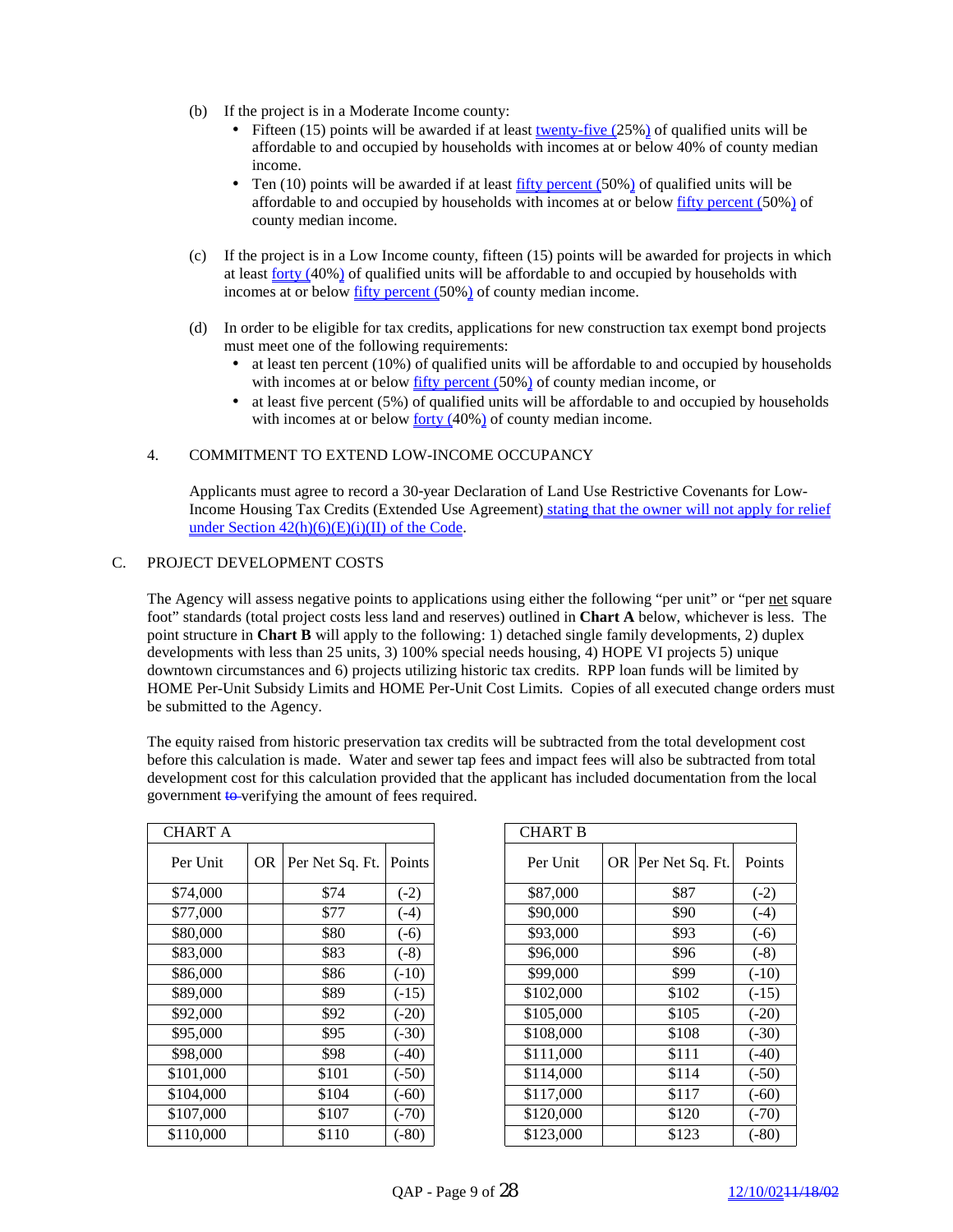| \$113,000 | <b>ሮ 1 1 つ</b><br>91 I J | $(-90)$  | \$126,000 | \$126 | $(-90)$  |
|-----------|--------------------------|----------|-----------|-------|----------|
| \$116,000 | \$116                    | $(-100)$ | \$129,000 | \$129 | $(-100)$ |

To receive an RPP loan, projects 1) must have costs per unit of less than \$90,000 and 2) must not request RPP loan funds in excess of the following amounts per unit: \$15,000 in High Income counties; \$20,000 in Moderate Income counties; \$25,000 in Low Income counties. The latter restriction does not apply to projects with funds committed by RD prior to October 1, 2003.

# D. CAPABILITY OF THE PROJECT TEAM

# 1. DEVELOPMENT EXPERIENCE

- (a) At least one Principal must have successfully developed, operated and maintained in compliance one North Carolina low-income housing tax credit development that was placed in service between December 1, 1996 and January 1, 2003. (The Agency may waive this requirement for applicants with adequate experience in the North Carolina tax credit program.) Such Principal must become a general partner or managing member of the ownership entity and remain responsible for overseeing the development and operation of the project for a period of two (2) years after placed in service. This requirement will not apply to HOPE VI developments. The Agency will determine what qualifies as successful and who can be considered as involved in a particular project.
- (b) All owners and Principals **must** disclose all previous participation in the low-income housing tax credit program. Additionally, all owners and Principals that have participated in an out of state tax credit allocation must complete the Authorization for Release of Information form and send it to each state identified.
- (c) The Agency will require executed agreements that clearly specify division of duties, rights, and obligations, including compensation, among owners and Principals in a project.
- (d) The Agency reserves the right to determine that a particular development team does not meet the threshold requirement of this Section due to differences between its prior work and the proposed project. Particularly important in this evaluation is the type of subsidy program used in the previous experience (such as tax-exempt bonds, RD).

## 2. MANAGEMENT EXPERIENCE

The management agent must have at least a) one similar tax credit project in their current portfolio and b) one staff person serving in a supervisory capacity with regard to the project who has been certified as a tax credit compliance specialist. Such certification must be from an organization accepted by the Agency (such as HCCP). None of the persons or entities serving as management agent may have in their portfolio a project with material or uncorrected non-compliance beyond the cure period. The management agent listed on the application must be retained by the ownership entity for at least two (2) years after project completion, unless the agent is guilty of specific nonperformance of duties.

## 3. PROJECT TEAM NEGATIVE ASSESSMENTS AND RESTRICTIONS

The Agency may disqualify any owner, Principal or management agent that has been debarred or received a limited denial of participation in the past 10 years by any federal or state agency from participating in any Agency multifamily development program.

The Agency may disqualify any project with an owner, Principal or management agent who is found to be directly or indirectly responsible for any other projects in which there is uncorrected noncompliance more than six months from the date of notification by the Agency.

(a) Up to negative forty (-40) points may be assessed against a project with an owner, Principal or management agent who within the past ten years has been in a bankruptcy, an adverse fair housing settlement, an adverse civil rights settlement, or an adverse federal or state government proceeding and settlement.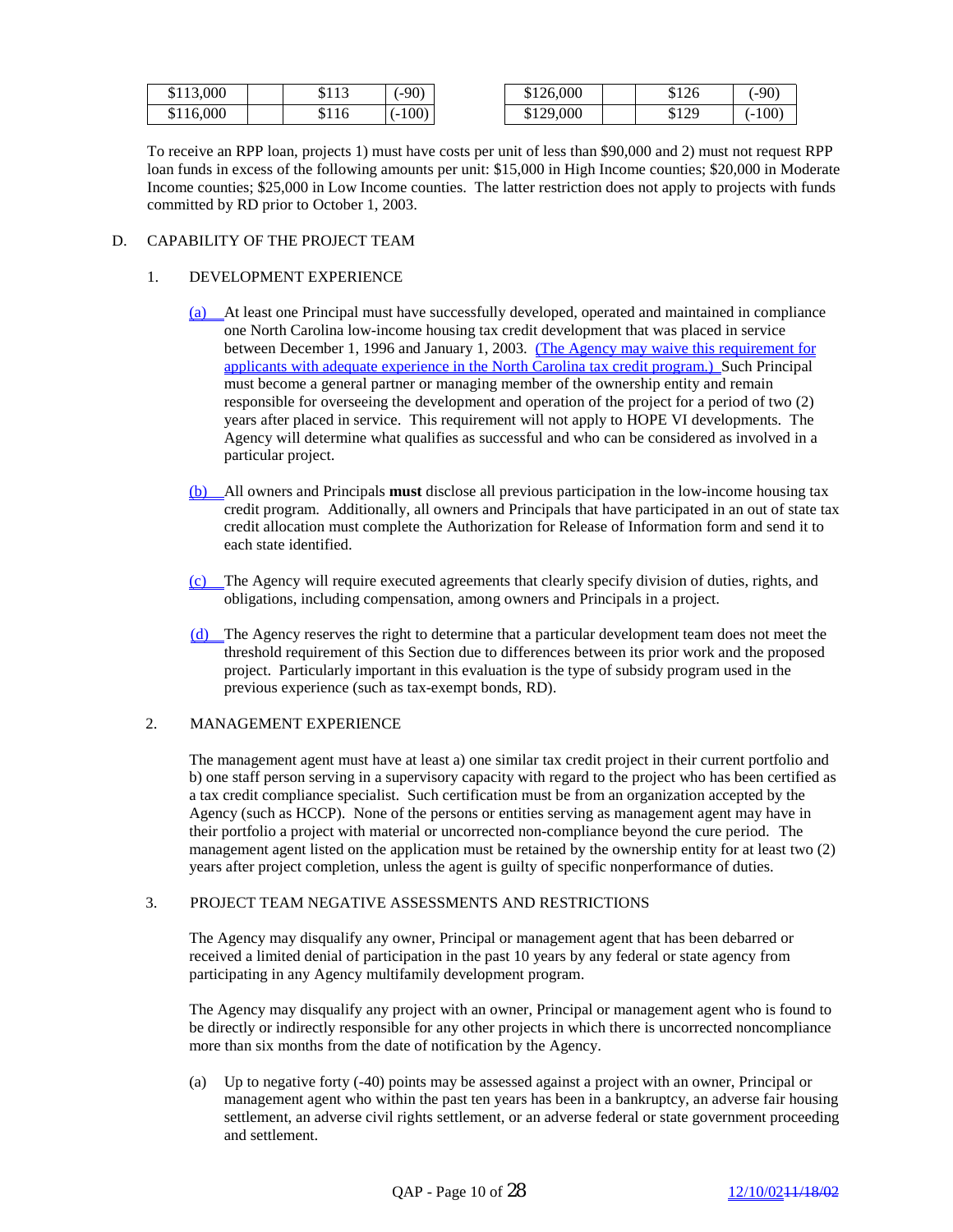- (b) Up to negative forty (-40) points may be assessed against a project with an owner or Principal who has been in a mortgage default or arrearage of three months or more within the last five years on an FHA-insured project, an RD funded rental project, a tax-exempt bond funded mortgage, a tax credit project or any other publicly subsidized project. Resolution of all outstanding Agency concerns regarding the default or arrearage may be considered in assessing negative points.
- (c) Up to negative forty (-40) points may be assessed against a project with an owner Principal or management agent who has been involved within the past ten years in a project which previously received an allocation of tax credits but failed to meet standards or requirements of the tax credit allocation and/or failed to fulfill one of the representations contained in an application for tax credits. This includes returning an allocation of tax credits to the Agency after the carryover agreement has been signed.
- (d) Up to negative forty (-40) points may be assessed against a project where the management agent is found to be directly or indirectly responsible for any other project in which there is uncorrected noncompliance more than three months from the date of notification by the Agency or any other state allocating agency.

# E. UNIT CREATION AND PROJECT SIZE

- 1. Applications must either create new affordable units or rehabilitate existing units. No more than twenty percent (20%) of the units in a new construction 9% credit project may be market-rate (meaning not subject to tax credit restrictions).
- 2. New construction 9% credits: Twenty (-20) points will be subtracted from any new construction project with more than 80 units but less than 101 units. Forty  $(-40)$  points will be subtracted from any new construction project with 101 or more units.
- 3. For nNew construction bond financed:  $\frac{1}{1}$  projects,  $\frac{1}{2}$  Twenty (-20) points will be subtracted from any project with more than 120 units but less than 151 units. Forty (-40) points will be subtracted from any project with 151 or more units.

The Agency reserves the right to waive the penalties and limitations in this Section for proposals that reduce low-income and minority concentration.

## F. BONUS POINTS AND TIEBREAKERS (MAXIMUM 50 POINTS)

- 1. Fifteen (15) points will be awarded to projects that have an obligation of funds from the U.S. Department of Agriculture, Rural Development (RD). Ten (10) points will be awarded to projects that have an obligation of funds under either the U.S. Department of Housing and Urban Development (HUD) 202 or 811 programs, including project based rental assistance appropriate for the project.
- 2. Ten (10) points will be awarded to projects that are (a) located within a Qualified Census Tract and can demonstrate that they contribute to a Community Revitalization Plan according to the parties responsible for the plan; and/or (b) involve the use of existing housing (that is not necessarily located within a Qualified Census Tract), the improvement of which has been designated as part of the Community Revitalization Plan. In both cases, the project site must be clearly within the geographic confines of the Community Revitalization Plan. The plan also must clearly indicate that revitalization activities are underway or will take place in the neighborhood surrounding the proposed project (a onehalf mile radius surrounding the site) no more than two years from the time the project would be funded.
- 3. Five (5) points will be awarded to projects designed to increase the stock of housing accessible to those with mobility impairments. To receive bonus points, five percent (5%) of all project units must:
	- (a) be fully accessible according to the standards set forth in Volume 1-C (1999) of the North Carolina State Building Code, (Chapter 30, Multi-Family Dwellings),
	- (b) have at least one bathroom with a toilet located in a five foot by five foot clear floor space (may overlap with the five foot turning diameter described in Chapter 30), with no overlapping elements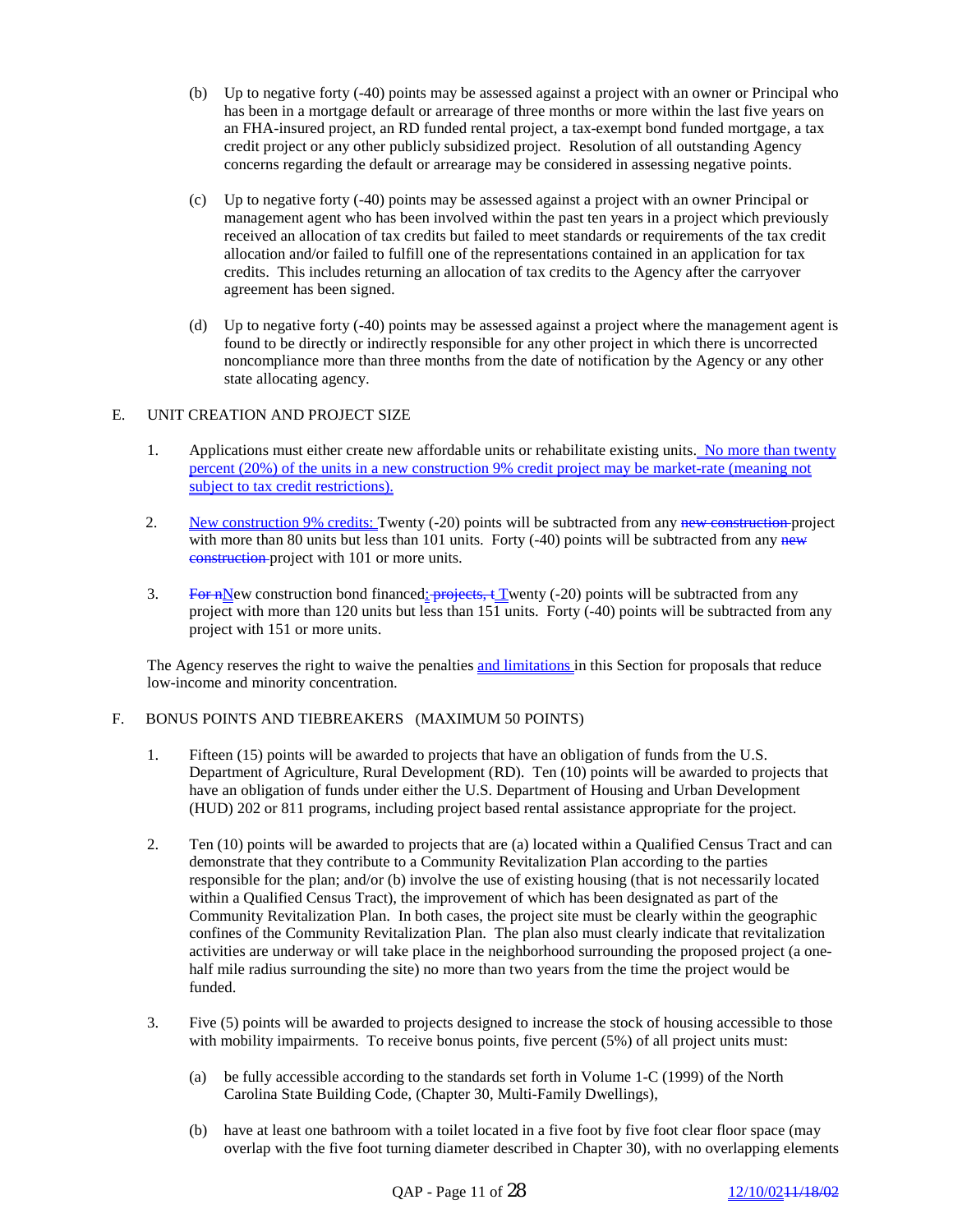or fixtures; the toilet must be positioned in a corner with the centerline of the toilet bowl 18 inches from the sidewall, and

(c) have at least one bathroom with a 36 inch by 60 inch (minimum size) curbless, roll-in shower. Such showers must also meet the requirements for accessible controls as required by Volume 1-C.

At least one unit in each class of fully accessible units must meet the above requirements. Unit classes are measured by the number of bedrooms, pursuant to Volume 1-C (1999) of the North Carolina State Building Code (Chapter 30, Section 30.3.2.) These units are in addition to mobility impaired units required by federal and state law (including building codes). The application also must include a letter describing the need for such units from a local agency or non-profit that works with mobility impaired populations.

4. Twenty (20) points will be awarded to projects targeting the greater of five (5) units or ten percent (10%) of the total units to persons with disabilities or homeless populations. Projects that are targeting units under this Section are not required to provide onsite supportive services or a service coordinator. To receive bonus points, the application must demonstrate a partnership with a local lead agency and submit a Targeting Plan for review and certification by the N.C. Department of Health and Human Services (DHHS).

At a minimum, Targeting Plans must include:

- (a) A local housing needs assessment for the targeted population developed in partnership with the local lead agency.
- (b) A description of how the development will meet the needs of the targeted tenants including how the units will be made affordable to persons with extremely low incomes, unit size, access to supportive services, transportation, proximity to community amenities, etc.
- (c) A description of the experience of the local lead agency, their capacity to assure access to supportive services, and to maintain the relationship with the relevant tenants for the duration of the compliance period.
- (d) A Memorandum of Understanding (MOU) between the developer(s), management agent and the lead local agency. The MOU will include a description of the tenant referral process and how the local lead agency will remain linked to the project for the entire compliance period.
- (e) Certification that participation in supportive services will not be a condition of tenancy (not required for projects where all of the units are providing transitional housing for the homeless).
- (f) Agreement that for a period of ninety days after the initial rent-up period begins, establishing a preferential leasing opportunity for the number of units specified in the application for persons with disabilities.
- (g) Agreement to maintain a separate waiting list for persons with disabilities and prioritizing these individuals for any units that may become vacant after the initial rent-up period, based upon the minimum number of units specified in your application.
- (h) Agreement to affirmatively market to persons with disabilities.
- (i) Agreement to include a section on reasonable accommodation in property management's application for tenancy.
- (j) Agreement to accept Section 8 vouchers or certificates (or other rental assistance) as allowable income as part of property management income requirement guidelines for eligible tenants and not require total income beyond that which is reasonably available to persons with disabilities currently receiving SSI and SSD benefits.

All materials required under this Section must be submitted to DHHS by the full application due date. A detailed description of the elements to be addressed in the Targeting Plan is included in **Appendix D**.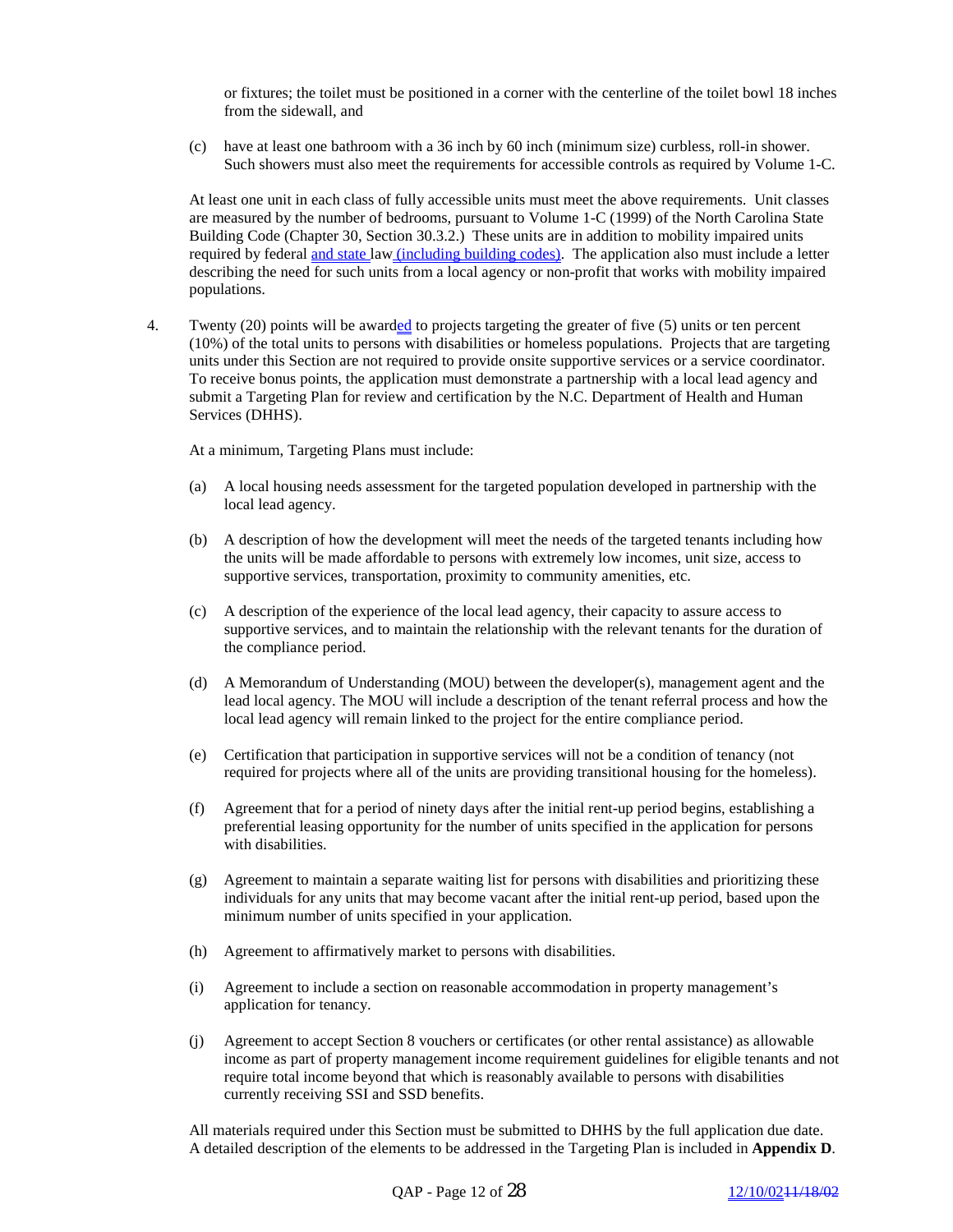- 5. Tiebreaker Criteria: The following will be used to award credits in the event that the final scores of more than one project are identical.
	- (a) First Tiebreaker The project requesting the least amount of federal tax credits per unit based on the Agency's equity needs analysis.
	- (b) Second Tiebreaker Tenants with Children: Projects that can serve tenant populations with children. Developments will qualify for this designation if at least twenty-five (25%) of the units are three or four bedrooms. This tiebreaker will only apply where the market study shows a clear demand' for this population (as determined by the Agency).
	- (c) Third Tiebreaker Tenant Ownership: Projects that are intended for eventual tenant ownership. Such developments must utilize a detached single family site plan and building design and have a business plan describing how the project will convert to tenant ownership at the end of the 30-year compliance period.

In the event that a tie remains after considering the above tiebreakers, the project requesting the least amount of federal tax credits will be awarded the credits.

#### G. DESIGN STANDARDS (MAXIMUM 80 POINTS)

All proposed measures must be shown on the plans or in specifications in the application in order to receive points.

A maximum of 80 points will be awarded for new construction projects based on evaluation of the site plan design and layout, building and floor plan design and construction characteristics as they relate to the development cost per unit. Design standards are found in **Appendix B** and must be used for all projects receiving low-income housing tax credits and/or RPP funding or points may be deducted for non-compliance.

- 1. Site plan considerations: A maximum of  $1520$  points will be given for projects which
	- Propose an attractive, scattered building layout focusing on visual appeal and privacy;
	- Propose site amenities, including playgrounds, gazebos, garden spots, walking trails, picnic areas, ball fields, basketball/tennis courts and exercise rooms, have natural areas with trees between buildings (for new construction); create accessible walks linking buildings to each other, to common areas and to parking; have large open spaces for recreational activities, have a welldesigned entry to the site with attractive signage, lighting and landscaping.

In order to receive points, the items listed above must be clearly indicated on the site drawings.

- 2. Building and floor plan design: A maximum of  $4535$  points will be given for projects which
	- Propose creative and versatile architectural designs. Examples of exterior building designs include broken roof lines, front gables, dormers or front extended facades, wide banding and vertical and horizontal siding applications, some brick veneer, front porches and attractive deck rail patterns.
	- Propose open, flowing floor plans. Examples include spacious kitchens, bathrooms, living rooms and dining rooms, dwelling units that exceed minimum square footages, bedrooms that exceed minimum square footages, bathrooms that are large with vanities and open floor spaces, kitchens that provides an abundance of counter top working space and cabinets, availability of storage space other than bedroom closets, and the adequacy of closet space, including large walk-in closets.
- 3. Construction characteristics: A maximum of  $2025$  points will be given to projects which
	- Propose low maintenance, high durability, energy efficient products, and quality components. Examples include: High-grade vinyl or VC tile in kitchens, bathrooms, entryways, and laundry areas.
	- Propose energy efficient components that exceed Agency and/or building code minimum standards.
	- Propose measures to provide good attic and roof ventilation, use vinyl or aluminum windows and steel insulated exterior doors.
	- Propose to use quality exterior siding, such as vinyl, hardiplank, or brick veneer and have prefinished aluminum exterior trim, including fascia, soffit, and porch posts.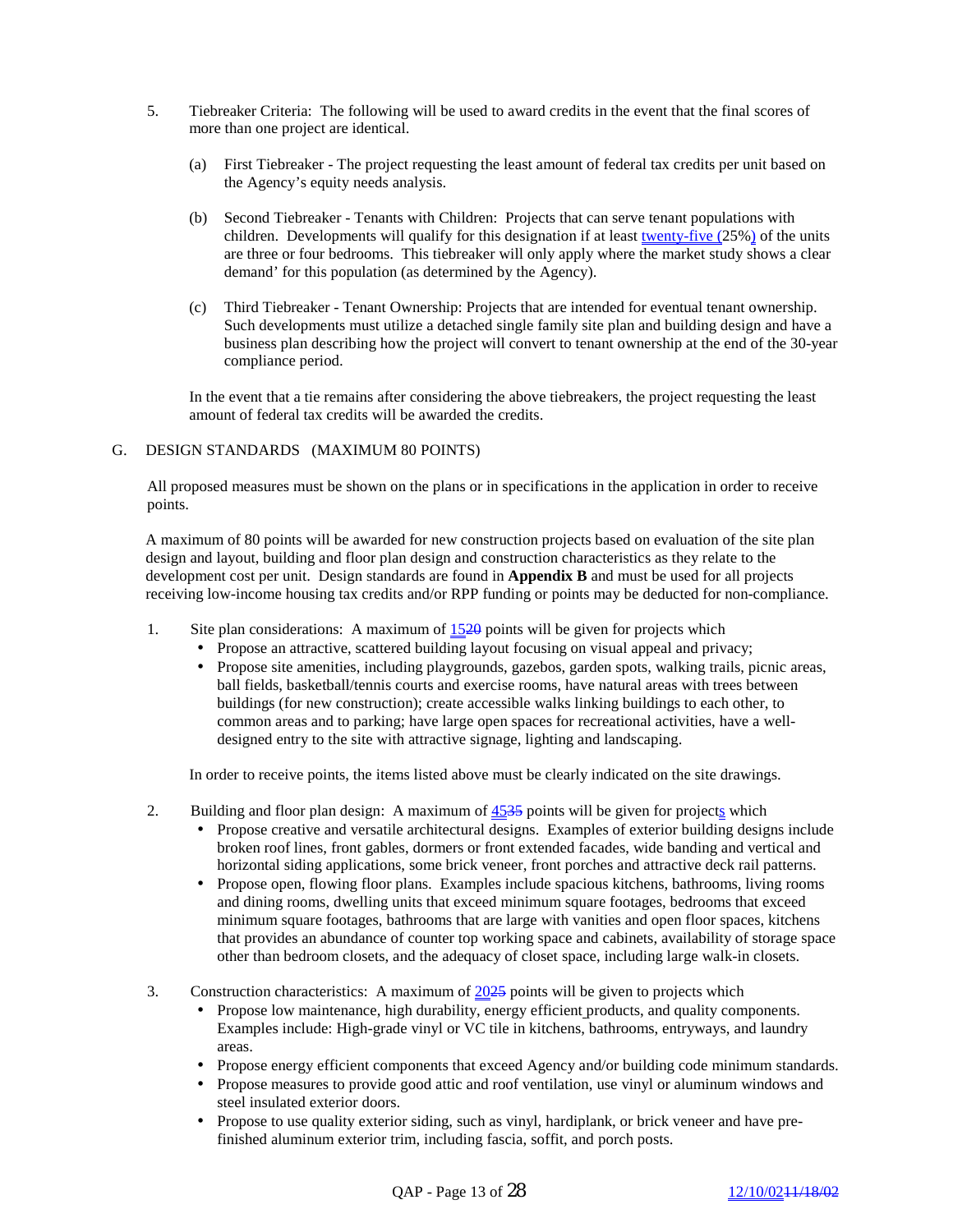4. Completion of previously approved projects: Negative points will be assessed for projects with owners, or Principals of prior project(s) that were not built in accordance with the plans and specifications on which such prior project(s') Design Standards score was based, if deviation from such plans and specifications results in conditions that would justify a reduction in that prior project(s') original Design Standards score $(s)$ . The number of negative points assessed to the project in the current year will be equal to the cumulative number of points by which each such prior project's original Design Standards score would have been so reduced to reflect the deviation, adjusted to reflect any change in the scale of the Design Standards scoring. For example, if the reduction in the prior project's Design Standards score as a result of the deviation from its plans and specifications is determined to be 10 points based on a scale of 50 maximum Design Standards points at the time such prior project was awarded credits, if there is a current scale of 100 maximum Design Standards points, the negative points assessed to the current project based on that prior project's deviation from its plans and specifications would be 20 points. Design and construction changes approved in writing by the Agency will not result in any negative points assessed under this Section.

## H. CRITERIA FOR SELECTION OF REHABILITATION PROJECTS

In order to be eligible for funding, a project must a) have committed mortgage subsidies from a local government in excess of \$5,000 per unit or federal project-based rental assistance, b) have been placed in service on or before December 31, 1984 and c) require rehabilitation expenses in excess of \$15,000 per unit (as supported by a physical needs assessment approved by the Agency). The assessment must be performed by a licensed architect or engineer and involve the physical inspection of the site, amenities, dwelling units and any common areas. Rehabilitation expenses include hard construction costs directly attributable to the project, excluding costs for a new community building, as calculated using lines 2 through 7 (less line 6) in the Project Development Cost Description.

The Agency will evaluate applications based on the following ten criteria, which are listed in order of importance. Each will serve both to determine allocations and as a threshold requirement; the Agency may remove an application from consideration if the proposal is sufficiently inadequate in any of the categories.

- 1. The Agency will give the highest priority to applications proposing to rehabilitate the state's most distressed existing housing. However, buildings that are deteriorated to the point of requiring demolition will not be eligible for credits under this Section.
- 2. The Agency will give priority to applications that propose a scope of work appropriate to the building(s), as reflected in the Physical Needs Assessment. (Proposals should not involve unnecessary work.) Specifically, proposals should involve the following:
	- Making "common areas" handicap accessible, creating or improving sidewalks, installing new roof shingles, adding gutters, sealing brick veneers, applying exterior paint, and resurfacing or re-paving parking areas.
	- Improving site and exterior dwelling lighting, landscaping/fencing, and installing high-quality vinyl or hardiplank siding.
	- Adding gables, porches, dormers or roof sheds.
	- Use energy-efficient related products to replace inferior ones, including insulated windows and doors, and adding additional insulation.
	- Improving heating and cooling units, plumbing fixtures, water heaters, toilets, sinks, faucets and tub/shower units.
	- Improving quality of interior conditions and fixtures, including carpet, vinyl, interior doors, painting, drywall repairs, cabinets, appliances, light fixtures and mini-blinds.
	- Where possible, upgrading bathrooms pursuant to Section IV( $F$ )(3).
- 3. Applications will have a reduced likelihood of being awarded credits to the extent that the purpose is to subsidize an ownership transfer.
- 4. Shortcomings in the above three criteria will be mitigated to the extent that a tax credit allocation is necessary to prevent a) conversion of units to market rate rents or b) loss of government resources (including past, present and future investments).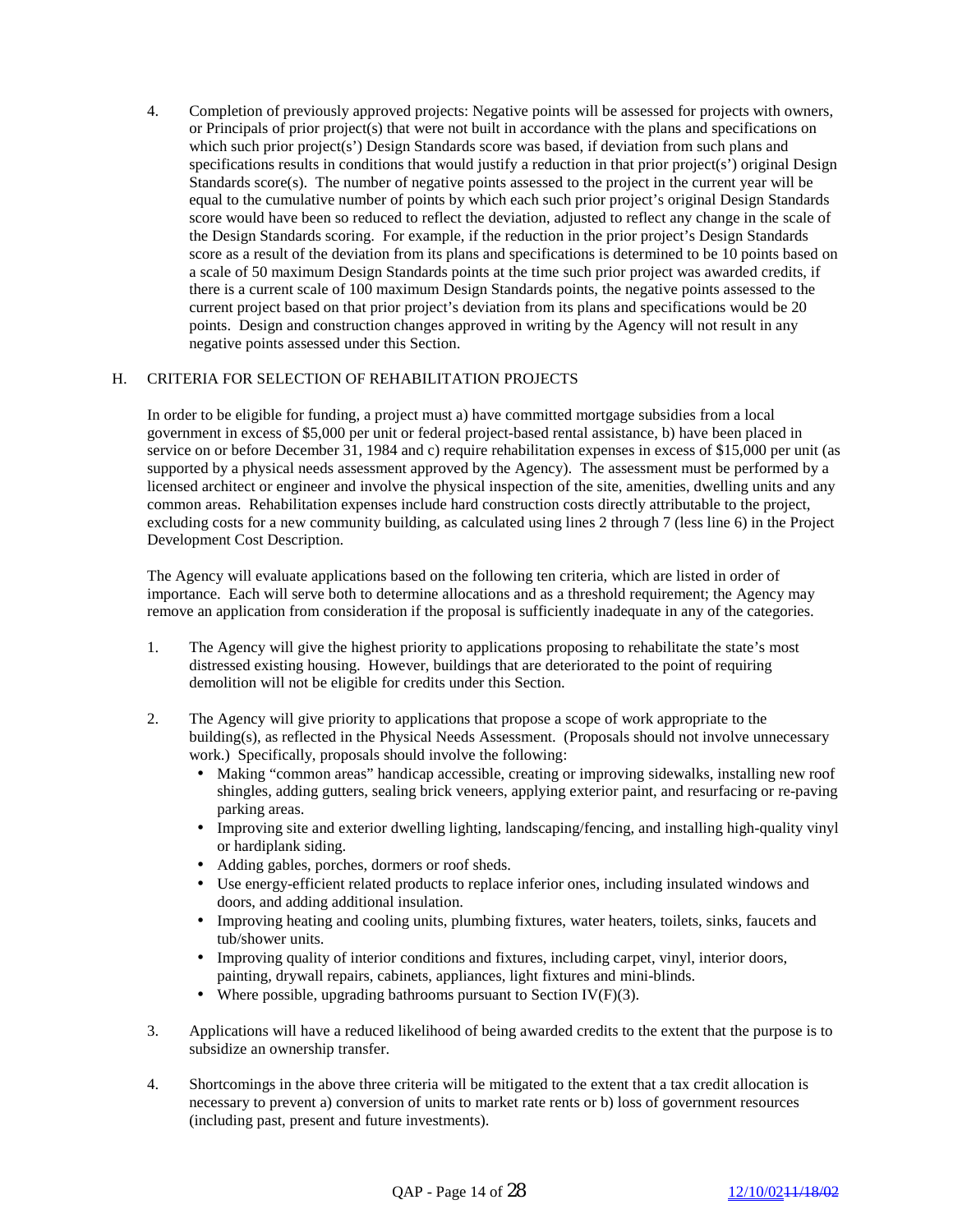- 5. The Agency will give priority to applications that have certified Targeting Plans under Section IV(F)(4) and/or mortgage subsidy resources committed as part of the application.
- 6. Applications will have priority to the extent that the rehabilitation improvements are a part of a community revitalization plan and/or will benefit the surrounding community. However, projects in severely distressed areas will have a reduced likelihood of being awarded credits.
- 7. Applications will have a reduced likelihood of being awarded credits based on the number of tenants that would be permanently relocated (including market-rate).
- 8. The Agency will give preference to applications based on the quality of and degree of effort proposed in the temporary and permanent relocation plans.
- 9. While allocation of rehabilitation tax credits is not subject to any regional set-aside, the Agency will consider the geographic distribution of this resource and will attempt to avoid a concentration of awards in any one area of the state.

Projects that are feasible using tax exempt bonds (as determined by the Agency) or involve total development costs in excess of \$5 million or \$100,000 per unit will not be eligible for an award of 9% credits.

#### I. PRIORITY FOR ALLOCATION OF BOND CAP

Applicants proposing to use tax-exempt bonds with 4% tax credits must meet all of the requirements of the Plan and **Appendix G** (incorporated herein by reference) to claim such credits. The Committee will allocate the multifamily portion state's tax-exempt bond authority in the following order of priority:

- 1. Projects that serve as a component of an overall HOPE VI revitalization effort.
- 2. Rehabilitation projects.
- 3. Adaptive re-use projects.
- 4. Other new construction projects.

Applications will only be allocated bond authority if there is enough remaining after awarding all eligible applications in higher priority levels. Within each category, allocation priority will be based on the relevant scoring and threshold requirements of Section IV.

## **V. APPLICATION PROCEDURES AND REQUIREMENTS**

#### A. GENERAL

- 1. The Agency may require applicants to submit any information, letter or representation relating to Plan requirements or point scoring as part of the application process. Unless otherwise noted, the Agency may elect to not consider information submitted after the relevant deadline.
- 2. Any misrepresentation, false information or omission in any application document may result in disqualification of that application and any other involving the same owner(s), Principal(s), consultant(s) and/or application preparer(s). Any misrepresentation, false information or omission in the application document may result in a revocation of a credit allocation.
- 3. The Agency may elect to treat applications involving more than one site or population type (family/elderly) as separate for purposes of the Agency's preliminary application process. Each application would require a separate initial application fee. Projects may be considered one application in the full application submission if all sites are secured by one permanent mortgage and are not intended for separation and sale after receipt of the tax credit allocation.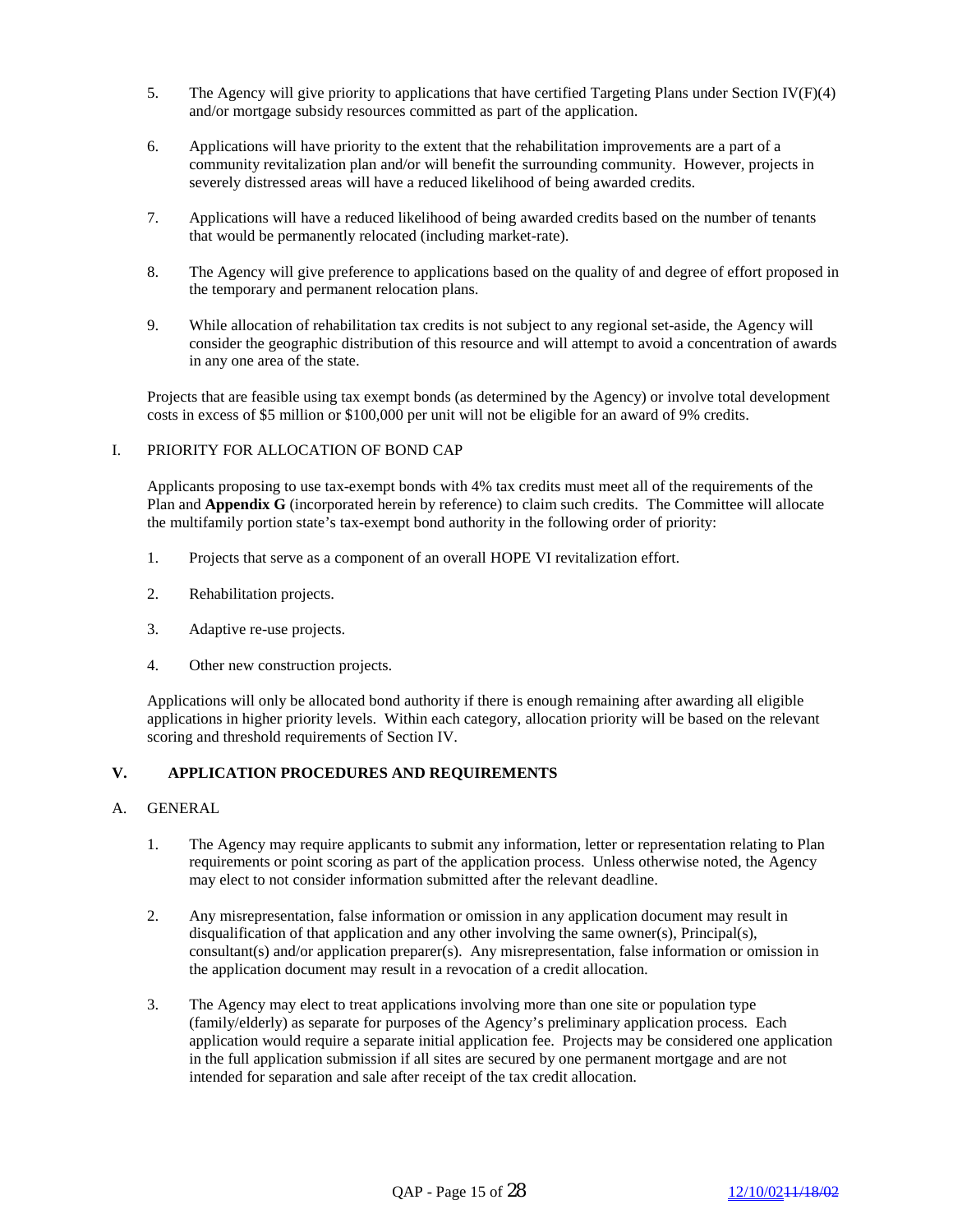4. Applications, correspondence and supporting materials may be submitted to the Agency as follows:

Deliver to: Mail to: North Carolina Housing Finance Agency North Carolina Housing Finance Agency Rental Investment Rental Investment 3508 Bush Street P.O. Box 28066 Raleigh, NC 27609 Raleigh, NC 27611-8066

- 5. The Agency will notify the appropriate unit of government about the project after submission of the preliminary application. The Agency reserves the right to reject applications opposed in writing by the chief elected official (supported by the council or board), but is not obligated to do so.
- 6. Applicants may be assessed a \$500 fee for each instance of failure to comply with a written requirement of the tax credit application process (whether or not such requirement is in the Plan).

#### B. APPLICATION PROCESS

- 1. The Agency will send site score information to each applicant (upon request) after publication of the preliminary scores. The market analyst will send studies to the Agency and applicant.
- 2. Applicants may request a factual review of their project's preliminary site score. Review requests (and any supporting materials) must be submitted to the Agency and include a processing fee of \$500. The review will be limited to errors of fact, not of analysis.
- 3. The market score will not be subject to review or appeal. However, applicants will have an opportunity to revise their project (unit mix, targeting) based on the market analyst's recommendations; such revisions may increase the market score. Any revisions must be submitted in writing to both the market analyst and to the Agency.
- 4. Applicants for rehabilitation projects will receive a preliminary evaluation and recommendations from the Agency.
- 5. The deadlines for this Section are listed in Section III(A).

## **VI. GENERAL REQUIREMENTS**

#### A. GENERAL THRESHOLD REQUIREMENTS FOR PROJECT PROPOSALS

- 1. Projects with Historic Tax Credits: Buildings either must be on the National Register of Historic Places or approved for the State Housing Preservation Office's study list at the time of the full application. Evidence of meeting this requirement should be provided.
- 2. Nonprofit Set-Aside:

For purposes of being considered as a nonprofit sponsored application under Section II(C), each nonprofit entity involved in a project must: (a) be qualified under Section  $501(c)(3)$  or (4) of the Code, (b) be domesticated in North Carolina for at least 12 months prior to submitting an application, (c) have local community involvement on the board of directors, (d) materially participate (or a qualified corporation must materially participate), as defined under federal law, in the acquisition, development, ownership, and ongoing operation of the property for the entire compliance period, (e) have as one of its exempt purposes the fostering of low-income housing (f) own (or its qualified corporation own), directly or indirectly, an equity interest in the applicant, (g) be (or its qualified corporation be) a managing member or general partner of the applicant, and (h) must submit a narrative statement, certified by a resolution of the nonprofit's Board of Directors, with the full application describing the nonprofit's plan for material participation during the development of the project and compliance period.

The Agency reserves the right to make a determination that the nonprofit owner is not affiliated with or controlled by a for-profit entity or entities other than a qualified corporation. There can be no identity of interest between any nonprofit owner and for-profit entity, other than a qualified corporation.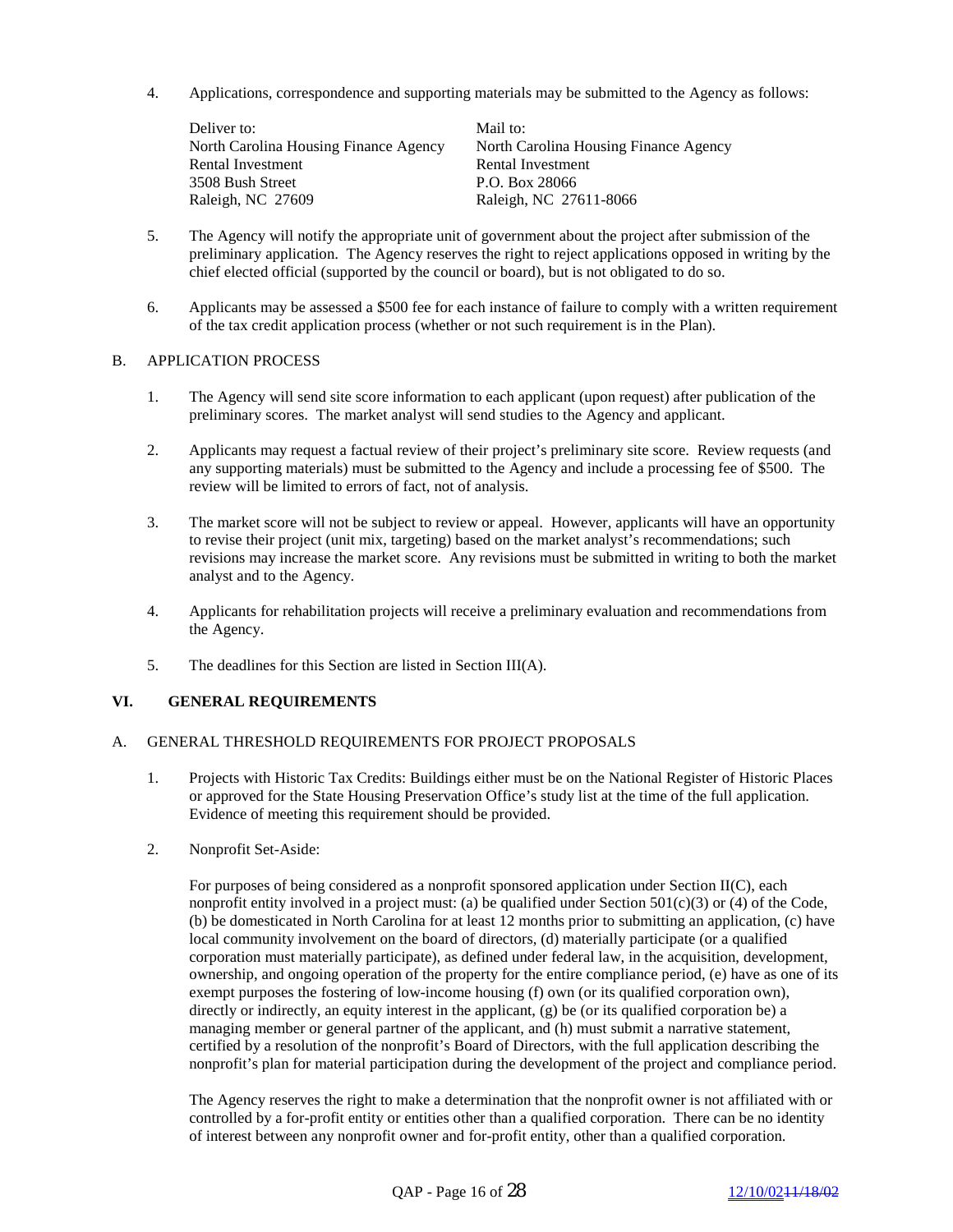- 3. Environmental Hazards: All projects involving use of existing structures must submit a hazardous material report which provides the results of testing for asbestos containing materials, lead based paint, Polychlorinated Biphenyls (PCBs), underground storage tanks, petroleum bulk storage tanks, Chlorofluorocarbons (CFCs), and other hazardous materials. The testing must be performed by professionals licensed to do hazardous materials testing. A report written by an architect or building contractor or developer will not suffice. A plan and projected costs for removal of hazardous materials must also be included.
- 4. Appraisals: The Agency will not allow the project budget to include more for land costs than its appraised market value. Any project budgeting more than \$5,000 per acre toward land costs must submit with the full application a real estate "as is" appraisal prepared by an independent, state certified appraiser in compliance with the Uniform Standards of Professional Appraisal Practice. The Agency may require appraisals in its discretion where cost per acre is below this amount. Appraisals for rehabilitation and adaptive re-use projects must break out the land and building values from the total value.
- 5. Concentration: Projects cannot be in areas of minority and low-income concentration (measured by comparing the percentage of minority and low-income households in the site's census tract with the community overall). The Agency may make an exception for projects in economically distressed areas which have Community Revitalization Plans with public funds committed to support the effort.
- 6. Displacement: In every instance of tenant displacement, the applicant must supply with the full application a plan describing how displaced persons will be relocated, including a description of the costs of relocation. The applicant is responsible for all relocation expenses, which must be included in the project's development budget. Applicants must also comply with either the Uniform Relocation Assistance and Real Property Acquisition Policies Act of 1970 if using RPP or federal funds, or **Appendix F** if not.
- 7. Tax Information Authorization: IRS Revenue Ruling 9-98 establishes a process for the Agency to obtain tax credit background information of applicants. The Agency has signed a Memorandum of Understanding with the Internal Revenue Service in order to implement this process. Applicants must submit an executed IRS Form 8821 with their full applications; every owner should submit a separate form. The IRS will provide the Agency with all federal tax information pertaining to low-income housing tax credits, including audit findings and assessments for all tax periods specified on Form 8821, Tax Information Authorization.
- 8. Feasibility: The Agency will not allocate tax credits or RPP funding to an application that will have difficulty being completed and/or operated for the compliance period. Examples include projects that may not secure an equity investment or maintain adequate cash flow.

## B. UNDERWRITING THRESHOLD REQUIREMENTS

The following minimum financial underwriting requirements apply to all projects. Projects that cannot meet these minimum requirements, as determined by the Agency, will not receive credits or RPP funding.

1. Loan Underwriting Standards:

 Projects applying for tax credits only will be underwritten with rents escalating at three percent (3%) and operating expenses escalating at four percent (4%).

 All projects will be underwritten assuming a constant seven percent (7%) vacancy and must reflect at least a 1.15 Debt Coverage Ratio (DCR) for the term of any debt financing on the project. Projects with no debt service (100% equity projects) must demonstrate a minimum net cash flow equal to three percent (3%) of the total operating expenses.

 RPP loans will be underwritten using a 20 year term and a two percent (2%) interest rate. The Agency may, in its discretion, alter these terms to ensure project feasibility. Rents for projects utilizing HOME funds will not exceed the Fair Market Rents established by HUD. Underwriting of applications with a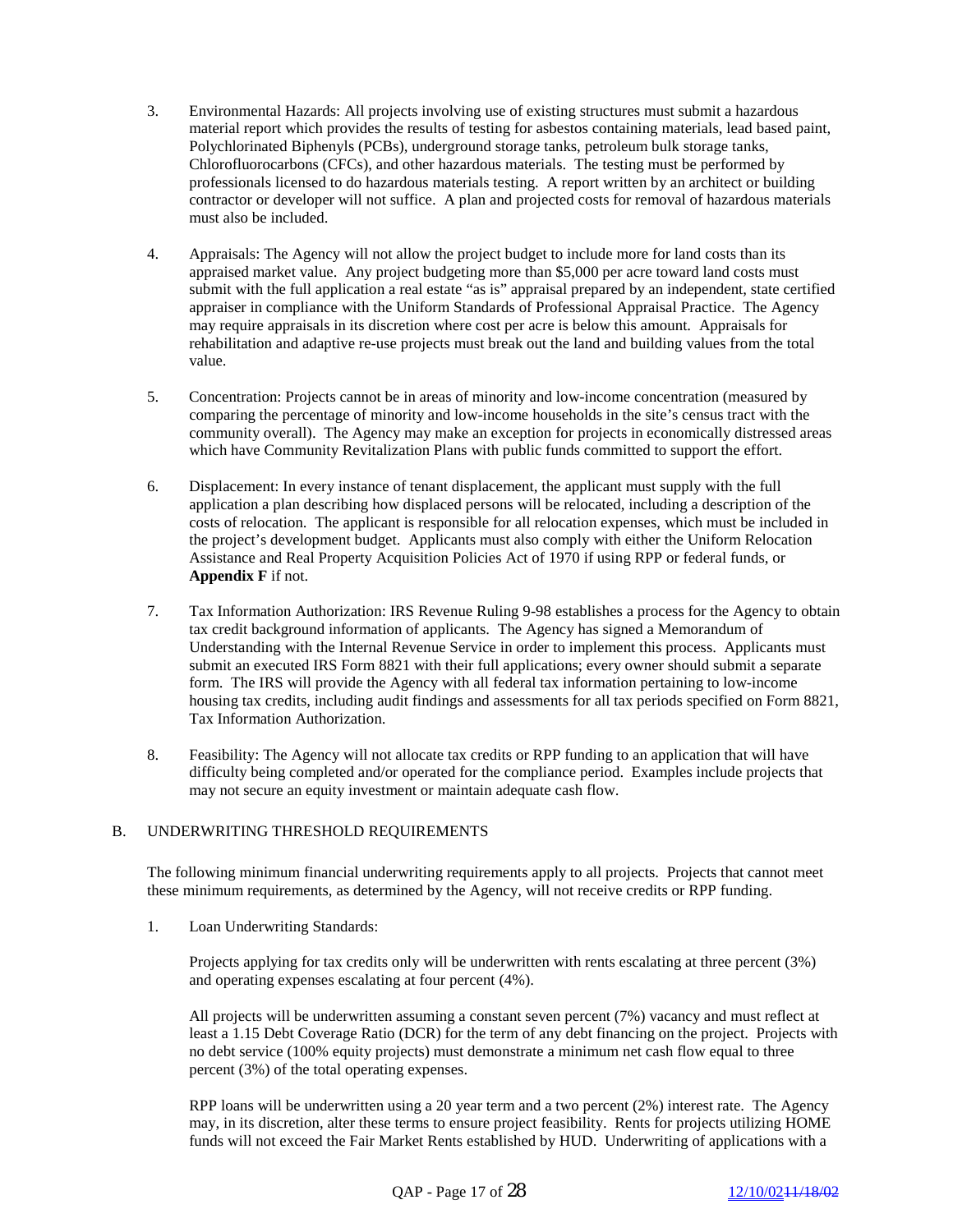commitment from RD will incorporate the requirements of that program, and any RPP loan will have a 30 year term (fully amortizing) and zero percent (0%) interest.

2. Operating Expenses:

Assumptions for projects over 16 units:

- New construction (excluding adaptive re-use): \$2,300 per unit per year not including taxes, reserves and resident support services
- Renovation (includes rehabilitation and adaptive re-use): \$2,500 per unit per year not including taxes, reserves and resident support services.

Owner projected operating expenses will be used if they are higher than Agency minimums. The proposed management agent (or management staff if there is an identity of interest) must sign a statement (to be submitted with the full application) agreeing that the operating expense projections are reasonable.

3. Equity Pricing:

 The Agency will conduct a survey of tax credit equity investors to determine appropriate pricing assumptions. Projects will be underwritten using the greater of this amount and the applicant's projection.

 Equity should be calculated net of any syndication fees. Bridge loan interest typically incurred by the syndicator to enable an up front payment of equity should not be charged to the project directly, but be reflected in the net payment of equity. Equity should be based on tax credits to be used by the investor(s), excluding those allocated to the Principals unless these entities are making an equity contribution in exchange for the tax credits.

Applicants should use no more than the April 2003 AFR in preparing equity estimates.

- 4. Reserves:
	- (a) Rent-up Reserve: Required for all except bond financed projects. A reasonable amount should be established based on the projected rent-up time considering the market and target population, but in no event shall be less than \$300 per unit. These funds should be available to the management agent to pay rent-up expenses incurred in excess of rent-up expenses budgeted for in the project development costs. The funds are to be deposited in a separate bank account and evidence of such transaction provided to the Agency 90 days prior to the expected placed in service. All funds remaining in the rent-up reserve at the time the project reaches ninety-three (93%) occupancy must be transferred to the project operating reserve account.

For those projects receiving loan funds from RD, the 2% initial operating and maintenance capital established by RD will be considered the required rent-up reserve deposit.

(b) Operating Reserve: Required for all projects except those receiving loan funds from RD. The operating reserve will be based on six month's debt service and operating expenses, and must be maintained the duration of the low-income use period.

Projects receiving RPP funds must capitalize the operating reserve account prior to the RPP loan closing. The Agency must approve any withdrawals from the operating account to meet project's operating deficits.

The operating reserve can be funded by deferring the developer's fees of the project. If this method is utilized, the deferred amounts owed to the developer can only be repaid from cash flow if all required replacement reserve deposits have been made. For tax credit projects where no RPP loan applies, the operating reserve can be capitalized by an equity pay in up to one year after certificate of occupancy is received. This will be monitored by the Agency.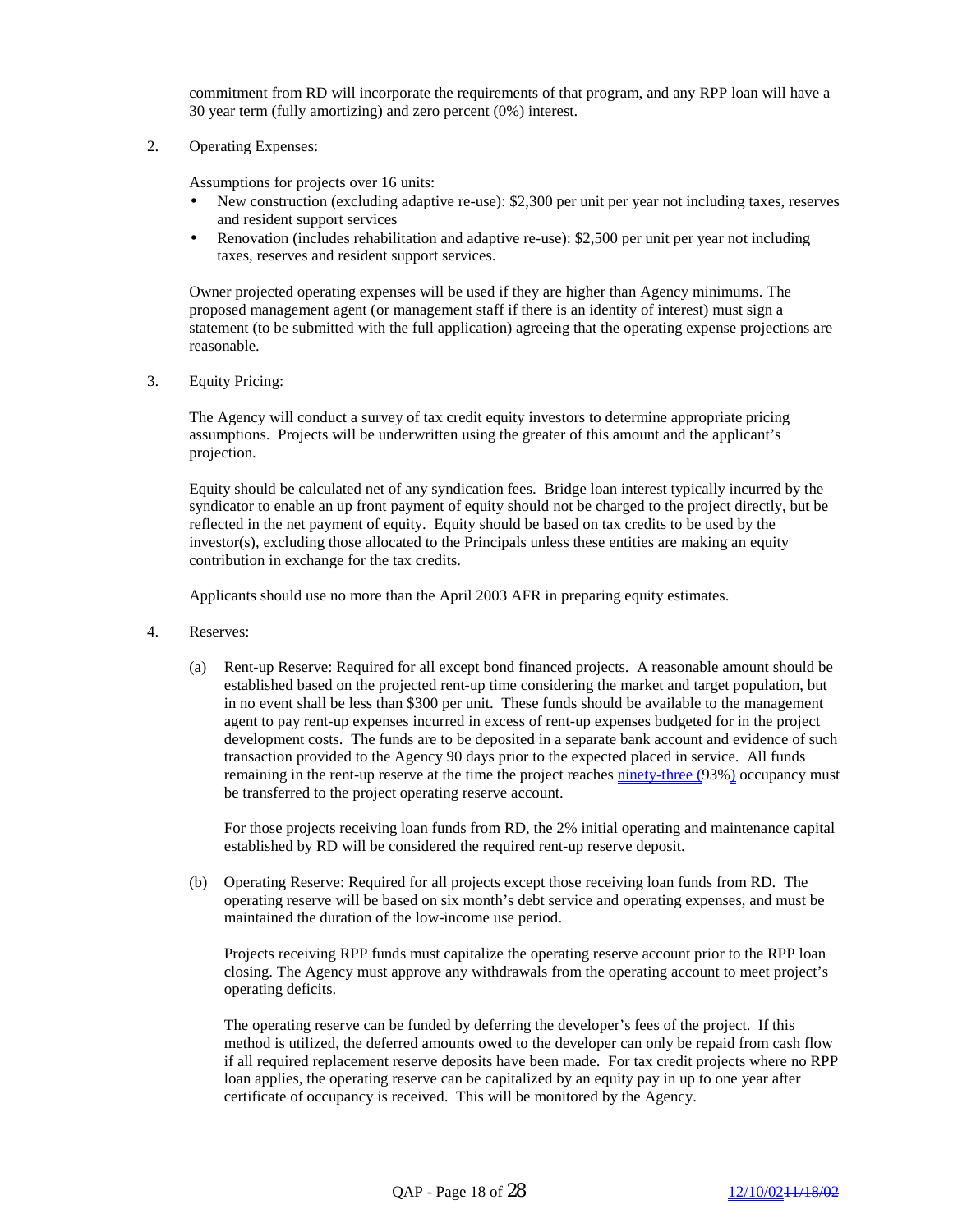For applicants seeking 4% housing credits with tax-exempt bond financing, the operating reserve will be based on four month's debt service and operating expenses. The period for which this reserve must be maintained can be established by the bond issuer.

(c) Replacement Reserve: All new construction projects must budget replacement reserves of \$250 per unit per year. Rehabilitation and adaptive re-use projects must budget replacement reserves of \$350 per unit per year. The replacement reserve must be capitalized from the project's operations, escalating by four percent (4%) annually. Projects with an RPP loan must have Agency approval of withdrawals for capital improvements throughout the term of the loan.

 In both types of renovation projects mentioned above, the Agency reserves the right to increase the required amount of annual replacement reserves if the Agency determines such an increase is warranted after a detailed review of the project's physical needs assessment.

 For those projects receiving RD loan funds, the required funding of the replacement reserve will be established, administered and approved by RD, and the replacement reserve will not escalate annually.

 Funds remaining in the operating and replacement reserve accounts at the end of the RPP loan term must be used for project maintenance costs approved by the Agency or applied against the loan.

## 5. Deferred Developer Fees:

 Developer fees can be deferred to cover a gap in funding sources as long as the entire amount will be paid within 10 years, pursuant to the standards required by the IRS to stay in basis. Payment projections must not negatively impact the operation of the project, using Agency underwriting standards. Nonprofit organizations must include a resolution from the Board of Directors allowing such a deferred payment obligation to the project. The developer may not charge interest on the deferred amount in excess of the long term AFR.

#### 6. Financing Commitment:

 For all projects proposing **private** permanent financing, a letter of intent is required. This letter should clearly state the term of the loan is at least 18 years, how the interest rate will be indexed and the current rate at the time of the letter, the amortization period, any prepayment penalties, anticipated security interest in the property and lien position. The interest rate must be fixed and no balloon payments may be due for 18 years. The bank must complete a cover letter using the format approved by the Agency, and submit it with the letter of intent. Applicants must submit a letter of commitment for financing within 90 days of receiving an award of tax credits.

 For all projects proposing **public** permanent financing, binding commitments are required to be submitted by the full application due date. All loans must have a fixed interest rate and no balloon payments for at least 18 years after project completion. A binding commitment is defined as a letter, resolution or binding contract from a unit of government. The same terms described for the letter of intent (using the format approved by the Agency) from a private lender must be included in the commitment.

 Applications may only include one set of proposed funding sources; the Agency will not consider multiple financial scenarios. A project will be ineligible for allocation if any of the listed funding sources will not be available in an amount or under the terms described in the application. The Agency may, in its discretion, waive this limitation if the project otherwise demonstrates financial feasibility.

 It is not necessary to have AHP or NC Division of Community Assistance (DCA) CDBG subsidy commitments in place at the time of the application. All projects applying for tax credits and the CDBG subsidy must submit the application to DCA at the same time as the Agency's application deadline. However, the Agency will only consider AHP financing that has been submitted in the FHLB's first offering round of the calendar year. AHP and CDBG financing must be committed by August 1, 2003. (The deadline for consideration of AHP and CDBG funding in the 2004 cycle will be the full application date.) Public lenders must submit a cover letter using the format approved by the Agency.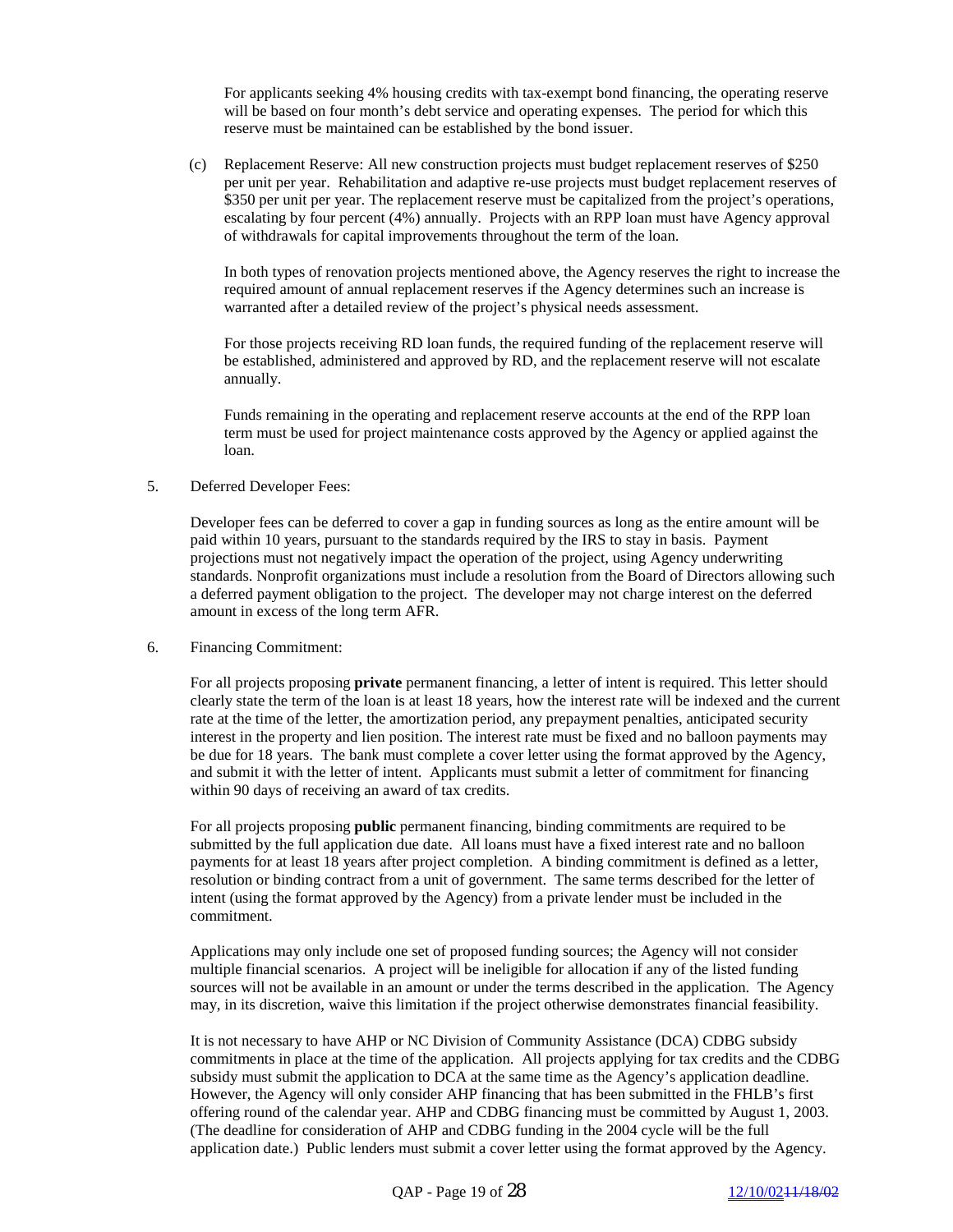- 7. Developer/Builder Fees:
	- (a) Developer's fees shall be a maximum of fifteen percent (15%), or a lesser percentage adjusted for project size as described below. The Agency calculates developer's fees by adding lines 2-36 less lines 8 and 9 from the Project Development Cost Description in the application and multiplying by the applicable percentage to determine the maximum allowable developer fee.

| up to $64 \text{ units}$ | 15%   |
|--------------------------|-------|
| $65-112$ units           | 12.5% |
| 113 units plus           | 10%   |

 In addition to the fees described above, a maximum developer's fee of four percent (4%) is allowed on the acquisition cost of buildings (not including land value/cost).

- (b) Builder's general requirements shall be limited to six percent (6%) of hard costs.
- (c) Builder's profit and overhead shall be limited to ten percent (10%) (8% profit, 2% overhead) OF TOTAL HARD COSTS including general requirements.
- (d) Where an identity of interest exists between the owner and builder, the builder's profit and overhead shall be limited to eight percent (8%) (6% profit, 2% overhead).
- 8. Consulting Fees: Consulting fees for a project must be paid out of developer fees, so that the aggregate of any consulting fees and developer fees is no more than the maximum developer fee allowed to that project.
- 9. Architects' Fees: For new construction projects, the architects' fees, including design and inspection fees, shall be limited to six percent (6%) of the total hard costs plus general requirements, overhead, profit and construction contingency (total of lines 2 through 10 on the Project Development Cost Description).
- 10. Investor Services Fees: Investor services fees must be paid from net cash flow and not be calculated into the minimum debt coverage ratio.
- 11. Project Contingency Funding: All new construction projects shall have a hard cost contingency line item of NO LESS OR NO MORE THAN three percent (3%) of total hard costs, including general requirements, builder profit and overhead. Rehabilitation and adaptive re-use projects shall include a hard cost contingency line item of NO LESS OR NO MORE THAN six percent (6%) of total hard costs.
- 12. Project Ownership: There must be common ownership between all units and buildings within a single project for the duration of the compliance period.
- 13. Section 8 Project-Based Rental Assistance: For all projects that propose to utilize Section 8 projectbased rental assistance, the Agency will underwrite the rents according to the tax credit and HOME limits. These limits are based on data published annually by HUD. If the Section 8 contract administrator is willing to allow rents above these limits, the project may receive the additional revenue in practice, but Agency underwriting will use the lower revenue projections regardless of the length of the Section 8 contract.

 Given the uncertainty of long-term federal commitment to Section 8 rental assistance, the Agency considers underwriting to the more conservative revenue levels to best serve the project's long-term financial viability.

# **VII. POST-AWARD PROCESSES AND REQUIREMENTS**

#### A. GENERAL REQUIREMENTS

1. The tax credit reservation amount will be the total anticipated qualified basis amount multiplied by eight and one half percent  $(8.5\%)$ , or three and three quarters percent  $(3.75\%)$  for the 4% credit. The actual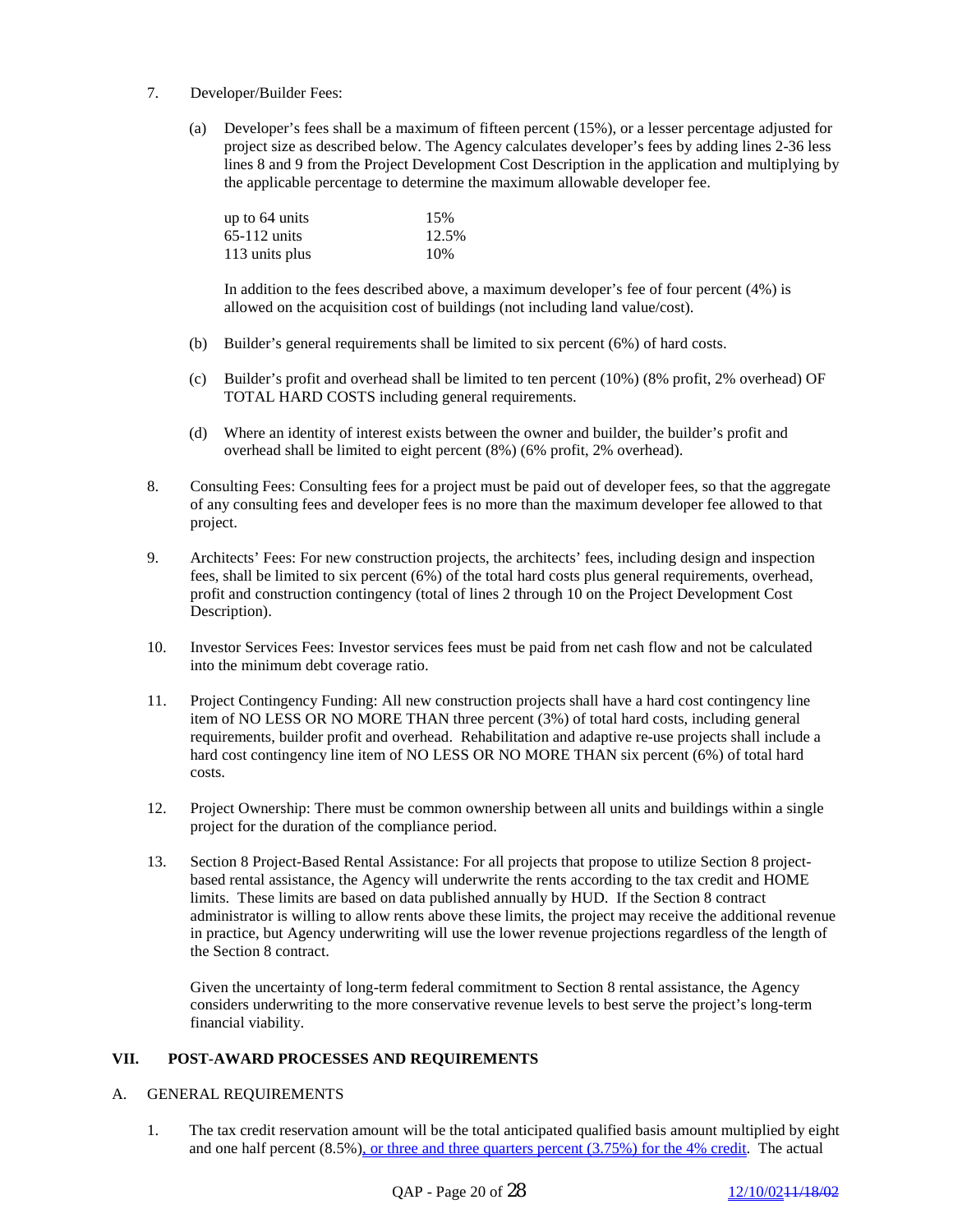tax credits allocated will be the lesser of the tax credits reserved, the applicable federal rate multiplied by qualified basis (as approved by the Agency), or the amount determined by the Agency pursuant to its evaluation as required under Section 42(m)(2) of the Code.

- 2. Ownership entities must a) have final site control over the property (deed or land lease) by October 31,  $2003$ , b) expend ten percent (10%) of the project's reasonably expected basis and c) submit to the Agency a completed carryover agreement and cost certification by November 14, 2003. (This requirement also applies to projects with partial allocations.) Failure to meet these deadlines will preclude the project from participation in the state credit program. Pursuant to Section VI(B)(6), the Agency may determine that an awarded application listing state tax credits as a source of funding is ineligible for allocation due to failure to comply with the requirements of this Section. Projects will be required to elect a project-based allocation.
- 3. Once approved, the ownership entity will proceed to acquire, construct or rehabilitate the project. The ownership entity is required to update the Agency on the progress of development by submitting a Project Status Report. Sixty days prior to occupancy, the Agency must be notified in writing of the targeted project completion date. Upon completion for occupancy, the ownership entity must notify the Agency and furnish a completed Final Cost Certification form. The cost certification must include all project costs along with a certification for any subsidies the project will receive. Final IRS Section 1.42-17 Regulations effective January 1, 2001 require that the taxpayer of all projects in excess of ten units, which are placed in service after January 1, 2001, regardless of the year of credit allocation, submit a schedule of project costs accompanied by a Certified Public Accountant's (CPA) audit report that details the project's total costs as well as those that may qualify for inclusion in eligible basis under Section 42(d) of the Code. A third party CPA verification is required for cost certification on two or more units. The Agency may require an independent cost analysis.
- 4. Projects must meet all applicable federal, state and local laws and ordinances, including the Code and Fair Housing Act; the Agency may treat any failure to do so as a violation of the Plan.
- 5. Allocated credits may also be returned to the Agency under the following conditions as further described in Treasury Regulation Section 1.42-14: (a) credits have been allocated to a project building that is not a qualified building within the time period required by the Code, for example, because it is not placed in service within the period required under the Code, (b) credits have been allocated to a building that does not comply with the terms of its allocation agreement, (c) credits have been allocated to a project that are not necessary for the financial feasibility of the project, or (d) by mutual written agreement between the allocation recipient and the Agency. Returned credits may include credits previously allocated to project that fails to meet the 10% test under Section 42(b)(1)(E)(ii) of the Code after close of calendar year in which allocation was made. Credits that are returned before October 1 in any calendar year are treated as credits returned in that calendar year, and all or a portion of such credits will be reallocated to the next highest ranked project(s) without a full allocation in that region and in that calendar year, pursuant to the terms of the Plan or, in the Agency's discretion, when appropriate and possible, carried over for allocation in the next calendar year. With respect to credits that are returned after September 30 in any calendar year, all or a portion of such credits may also be reallocated to the next ranked project(s) without a full allocation in that calendar year pursuant to the terms of the Plan, or all or a portion of such credits may be treated by the Agency, in its discretion, where appropriate and possible, as credits that are returned on January 1 of the succeeding calendar year to be allocated in that year.

 By the time of the earlier of the date the project is placed in service, in the case of a carryover allocation, or by the 10% cost certification, (a) the ownership entity must have been legally formed, and (b) qualifying expenditures must have been incurred in the ownership entity's name or incurred by the ownership entity pursuant to a reimbursement agreement with a third party and such third party has incurred such expenditures by the time of 10% cost certification, and (3) the ownership entity must have a tax identification number.

- 6. The Agency may conduct construction inspections for adherence to approved final plans and specifications.
- 7. The owner of the project must sign and record the Extended Use Agreement in the county in which the project is located by the end of the first taxable year in which the credits allocated to the project are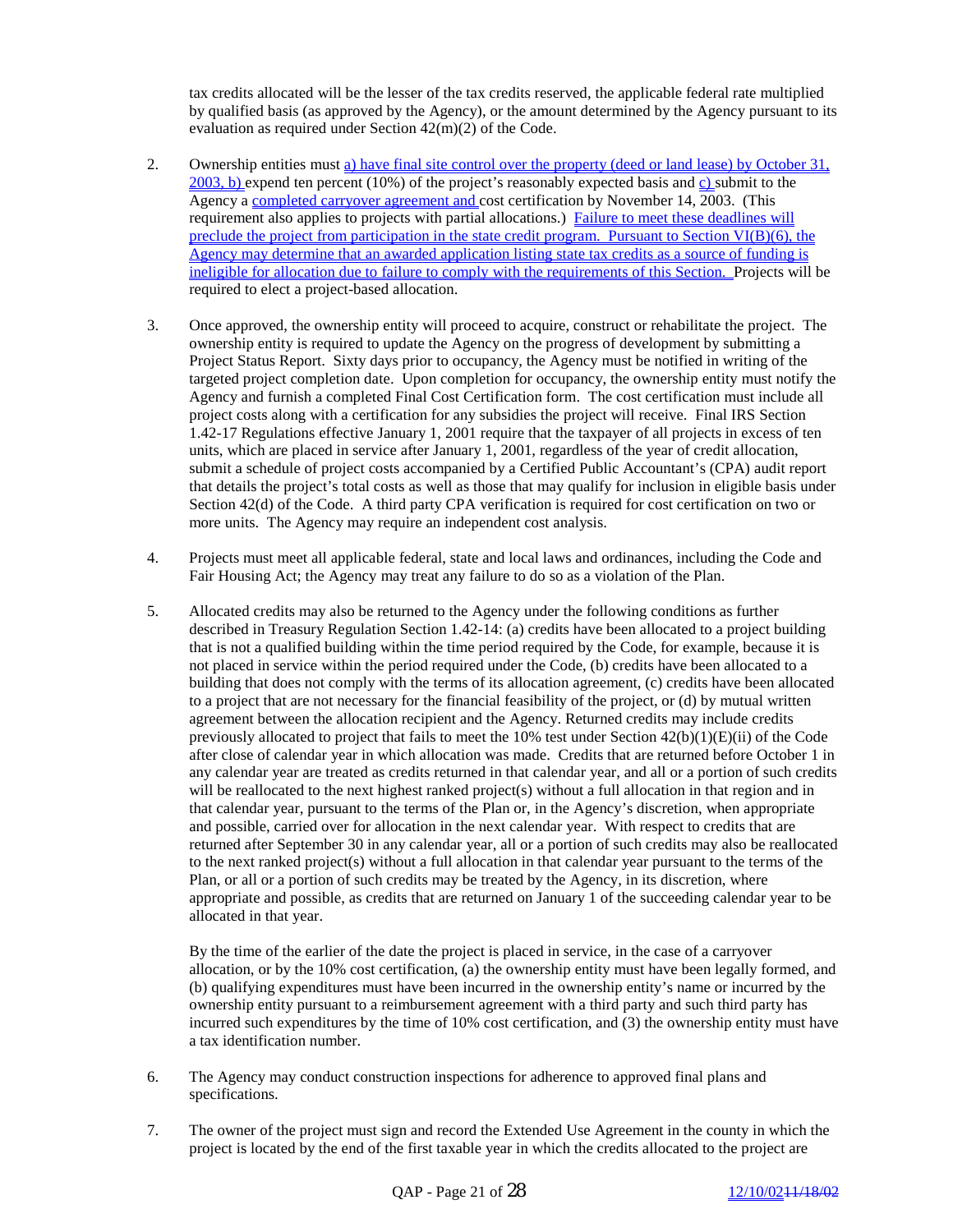taken. The owner must have good and marketable title at that time, and must obtain the consent of any lienholder on the project property recorded prior to the Extended Use Agreement (other than a lienholder relative to the financing of the construction of the project that by its terms will be cancelled within one year of the last building in the project being placed in service ) to be bound by the terms of this Extended Use Agreement.

- 8. The Agency may revoke credits after the project has been placed in service in accordance with the Code if the Agency determines that the owner has failed to implement all representations in the application to the Agency's satisfaction.
- 9. Federal form 8609 will not be issued until the owner and/or management company produces evidence of attending a low-income housing tax credit compliance seminar sponsored either by the Agency or a sponsor acceptable to the Agency within the last 12 months. In addition, 8609s will not be issued until the Agency confirms that the monitoring fees have been paid and that the project has adhered to all representations made in the application (including design elements). The Agency may require evidence of escrowed funds to complete landscaping.
- 10. In making application for tax credits, the applicant agrees that the Committee, the Agency, and their designees will have access to any information pertaining to the project. This includes having physical access to the project, all financial records and tenant information for any monitoring that may be deemed necessary to determine compliance with the Code. Applicants are advised that the Agency, on behalf of the Committee, is required to do compliance monitoring and to notify the IRS and the owner of any discovered noncompliance with tax credit laws and regulations, whether corrected or uncorrected. The Agency intends to conduct desk audits and monitoring visits of projects for the purpose of evaluating continuing compliance with tax credit regulations, selection criteria used to award bonus points, ensuring that the project continues to provide decent, safe and sanitary housing. The Agency will periodically modify monitoring procedures to ensure compliance with the requirements set forth in the Code and from time to time amended.

NOTE: Applicants are advised that some portion or all of a project's application may be subject to disclosure to the public under the North Carolina Public Records Act.

#### B. STATE TAX CREDITS

As the administrative agent for state credit refunds issued under N.C.G.S. § 105-129.42, the Agency has a responsibility to ensure that ownership entities do not receive resources ahead of corresponding value being created in the project. Therefore the following restrictions will apply to the state tax credit refund program.

- 1. Loan Option: Loans made by the Agency pursuant to N.C.G.S. § 105-129.42(d) will be under terms designed to have an effect similar to the equity generated under the previous state tax credit statute. Such loans will not be closed until the outstanding balance on the first-tier construction financing exceeds the total state credit amount. In other words, the entire loan must be used to pay down a portion of the then existing construction debt.
- 2. Direct Refund Option: The Agency and ownership entity will enter into an escrow agreement with regard to the refund dollars. The agreement will state, among other reasonable limitations, that issuance of the funds under N.C.G.S. § 105-129.42(g)(1) will not occur until all of the following requirements have been met:
	- (a) at least fifty percent (50%) of the activities included in the project's eligible basis have been completed;
	- (b) the Agency and local government inspector have conducted their framing inspections and approved all buildings (including community facilities); and
	- (c) the outstanding balance on the first-tier construction financing exceeds the total state credit amount (the entire refund must be used to pay down a portion of the then existing construction debt).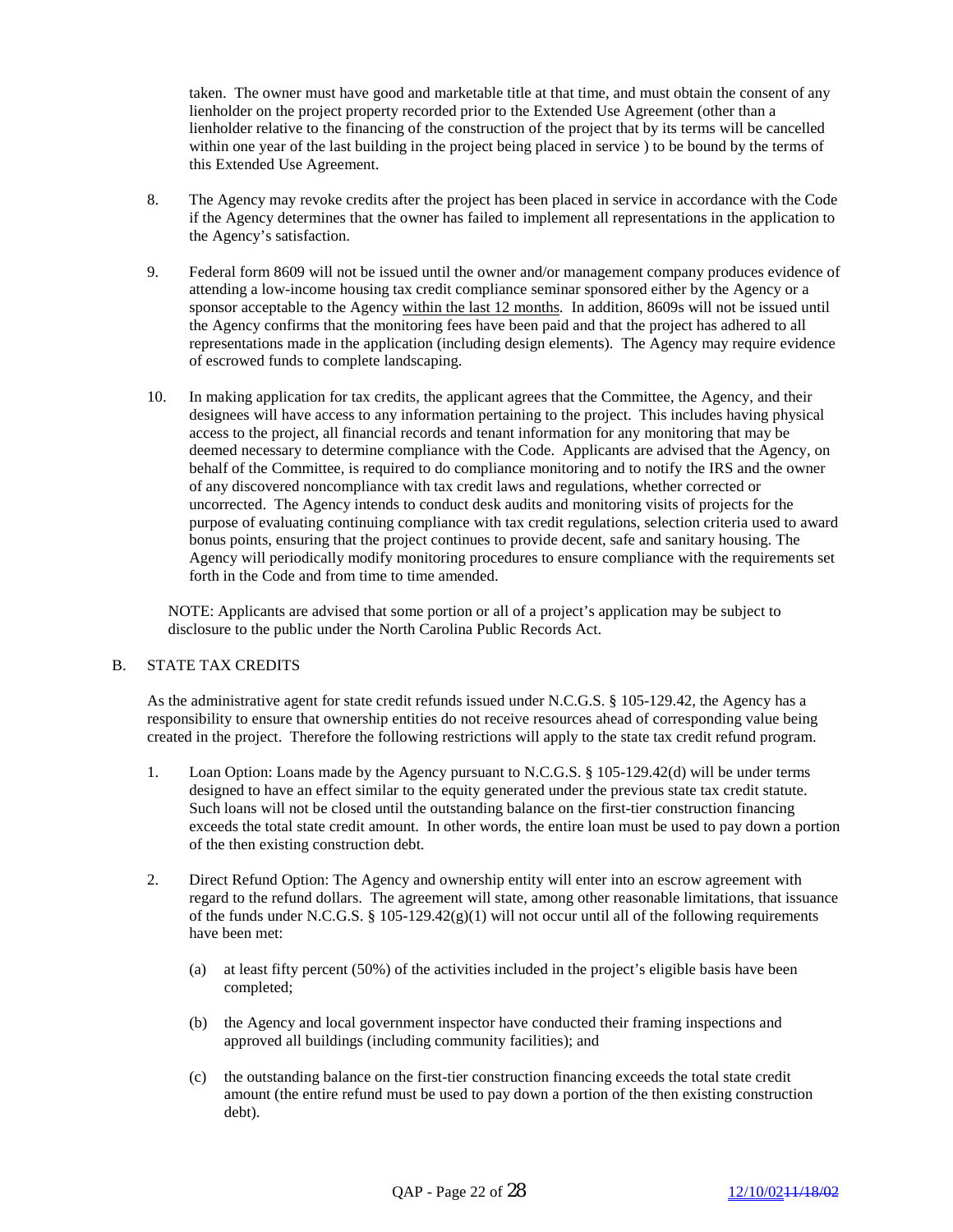Ownership entities will have to fully comply with Section  $VII(A)(2)$  of the Plan to be eligible for participation in the state tax credit program. The Agency may adopt other policies regarding the state tax credit after adoption of the Plan. Owners, partners, members, developers or other Principals (and their affiliated entities) that are involved in a violation of any state tax credit requirement or fail to place a project in service after taking a loan or refund may, in the Agency's discretion, be assessed up to forty (-40) negative points or disqualified from participation in Agency programs.

## C. COMPLIANCE MONITORING

Applicants will be required to utilize the TCR Online Internet reporting system (or other system as designated by the Agency) to update the Agency database on project and building information and unit activity. The database should be updated within 30 days of any change in information. Applicants will also be required to submit to the Agency a copy of the IRS form 8609 and Schedule A filed with the IRS for the first year credits are claimed.

The Agency will conduct on-site inspections and desk audits of at least one third 33% of the projects under its jurisdiction. If projects are determined to be in noncompliance, monitoring may occur more often. The desk audit and inspection will include a project review of twenty percent (20%) of the units for the following:

- Tenant eligibility certifications
- Supporting eligibility documentation
- Leases
- Rent record (including utility documentation)
- Compliance with supportive services commitments
- Compliance with special populations targeting requirements (if applicable)
- Compliance with other commitments made in the application
- Inspection for compliance with HUD Uniform Physical Condition Standards

All projects, at a minimum, are expected to meet HUD's Section 8 Uniform Physical Condition Standards and comply with local and state health and building codes throughout the compliance period. A Memorandum of Understanding (MOU) has been executed with RD to accept their physical inspections in lieu of performing the inspection. The Agency will determine when to utilize the MOU. In any event, the Agency will continue to monitor compliance documentation.

The Agency monitor rent levels relative to current median income levels. The Agency may require a window of affordability in calculating rents; owners should refer to the relevant Qualified Allocation Plan.

The county designation will be reviewed on an annual basis and published each year in the Plan. Tenant rents can not exceed the initial window of affordability from the original underwriting for the property without written permission of the Agency. In the event the county designation changes from low to high or high to low, requiring a change in the window of affordability, the Agency will not require a reduction in the existing rent structure. However, rent increases can only be implemented to the extent that they comply with the current required calculation. The Agency may waive this restriction if the ownership entity submits a written request and documentation demonstrating that the property will be financially jeopardized, and that it is unable to pay its operating expenses and debt service requirements while maintaining at least a 1.15 debt coverage ratio.

In mixed-use properties, 100% of the units may be monitored in any building receiving an allocation of tax credits.

The Agency will be monitoring projects to ensure the required monthly deposits to reserve for replacement accounts are made in accordance with the General Requirements.

During the compliance period the Committee and Agency reserve the right to perform an audit of any project that has received an allocation of tax credits. This audit may include an inspection of all buildings, and a review of all tenant records and any document relating to an application for an allocation of credits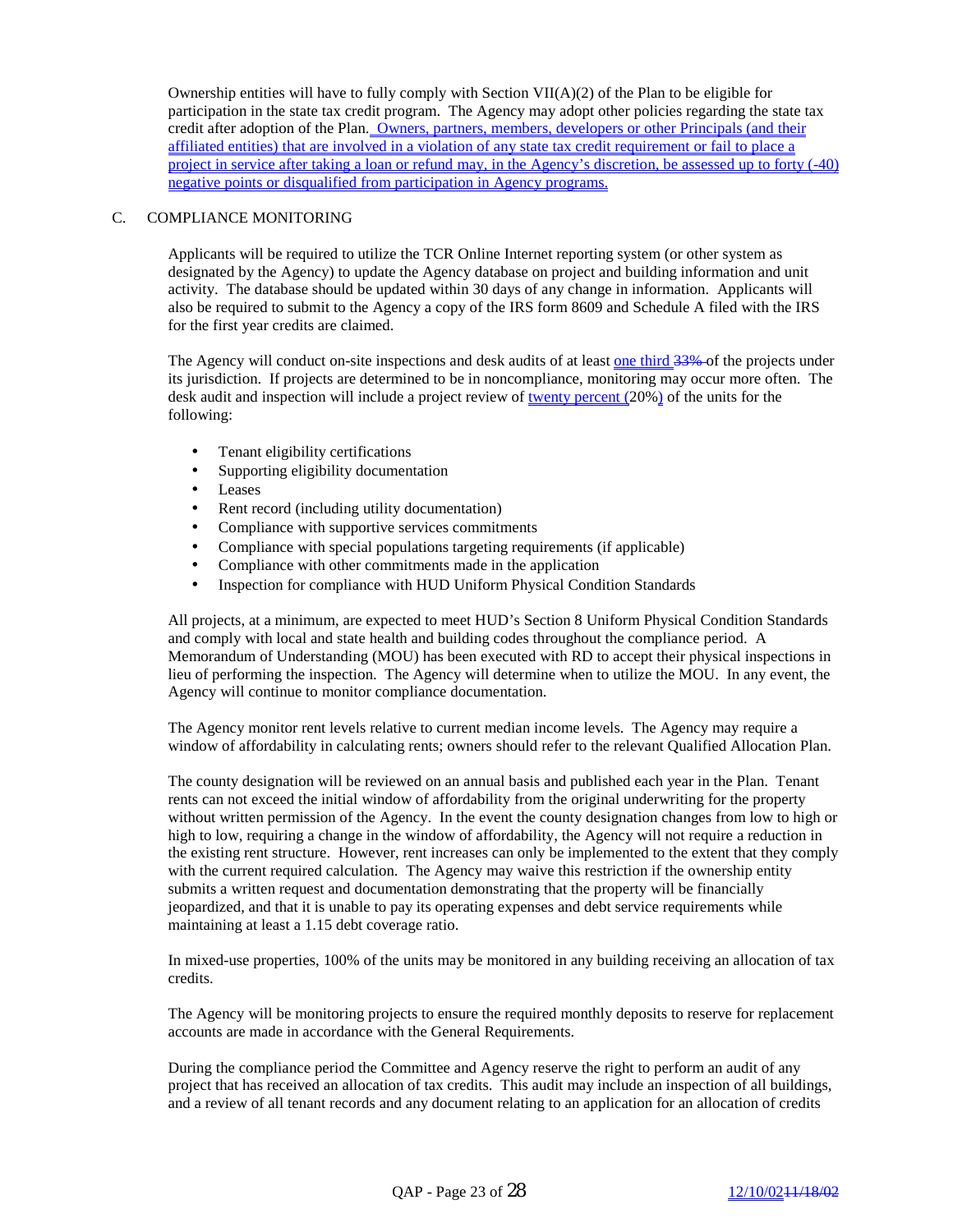The ownership entity of a low-income housing project must keep records (as defined below) for each building within a particular development. These records must be retained by the owner for a minimum of six (6) years beyond the owner's income tax filing date (plus any extensions) for that year. However, first year project records must be maintained for six (6) years beyond the tax filing date of the final year of the project's compliance period(21 years). The ownership entity must annually report to the Agency and maintain records for each qualified low-income building in the project showing:

- Total number of residential rental units in the building (including the number of bedrooms and the size in square feet of each such unit)
- Percentage of residential rental units in the building that are low-income units
- Rent charged on each residential rental unit in the building (including utility allowances)
- The size of each low-income household
- Low-income unit vacancies in the building and documentation of when and to whom the next available units were rented
- Income certification and student status of each low-income tenant
- Documentation to support each low-income tenant's income certification
- Character and use of the nonresidential portion of each building included in the building's eligible basis (this includes separate facilities such as clubhouses or swimming pools whose eligible basis is allocated to each building)

Failure to report annually to the Agency is deemed as noncompliance and is reportable to the IRS.

It is the responsibility of the ownership entity to certify annually to the Agency that the project meets the requirements of whichever set-aside of the Code is applicable to the project. Failure to certify is deemed as noncompliance and reportable to the IRS. This annual certification requires that the ownership entity certify that:

- The project meets the minimum requirements of the 20/50% or 40/60% test under the Code
- There has been no change in the applicable fraction as defined in the Code for any building in the project
- The applicant has received an annual Tenant Income Certification from each low-income resident and documentation to support that certification; or in the case of a tenant receiving Section 8 housing assistance payments, a statement from the PHA certifying the household's size and amount of gross income; or the owner has a recertification waiver letter from the IRS in good standing that waives the requirement to obtain third party verifications at recertification and has received an annual Tenant Income Certification from each low-income household, and documentation to support the certification at their initial occupancy
- Each low-income unit was rent restricted in accordance with the Code.
- All units in the project are and have been for use by the general public and used on a non-transient basis (except for transitional housing for the homeless)
- No finding of discrimination under the Fair Housing Act has occurred for the Project (a finding of discrimination includes an adverse final decision by HUD, an adverse final decision by a substantially equivalent state or local fair housing agency, or an adverse judgment from a federal court).
- Each building in the project is and has been suitable for occupancy, taking into account local health, safety, and building codes, and the state or local government unit responsible for making building code inspections did not issue a report of a violation for any building or unit in the project
- There has been no change in the eligible basis (as defined in the Code) of any building in the project since last certification
- All tenant facilities included in the eligible basis, such as swimming pools, other recreational facilities, parking areas, washer/dryer hookups, and appliances were provided on a comparable basis without charge to all tenants in the buildings
- If a low-income unit in the project has been vacant during the year, reasonable attempts were or are being made to rent that unit or the next available unit of comparable or smaller size to tenants having a qualifying income before any units were or will be rented to tenants not having a qualifying income
- If the income of tenants of a low-income unit in the project increased above the limit allowed in Section  $42(g)(2)(D)(ii)$  of the Code, the next available unit of comparable or smaller size was or will be rented to residents having a qualifying income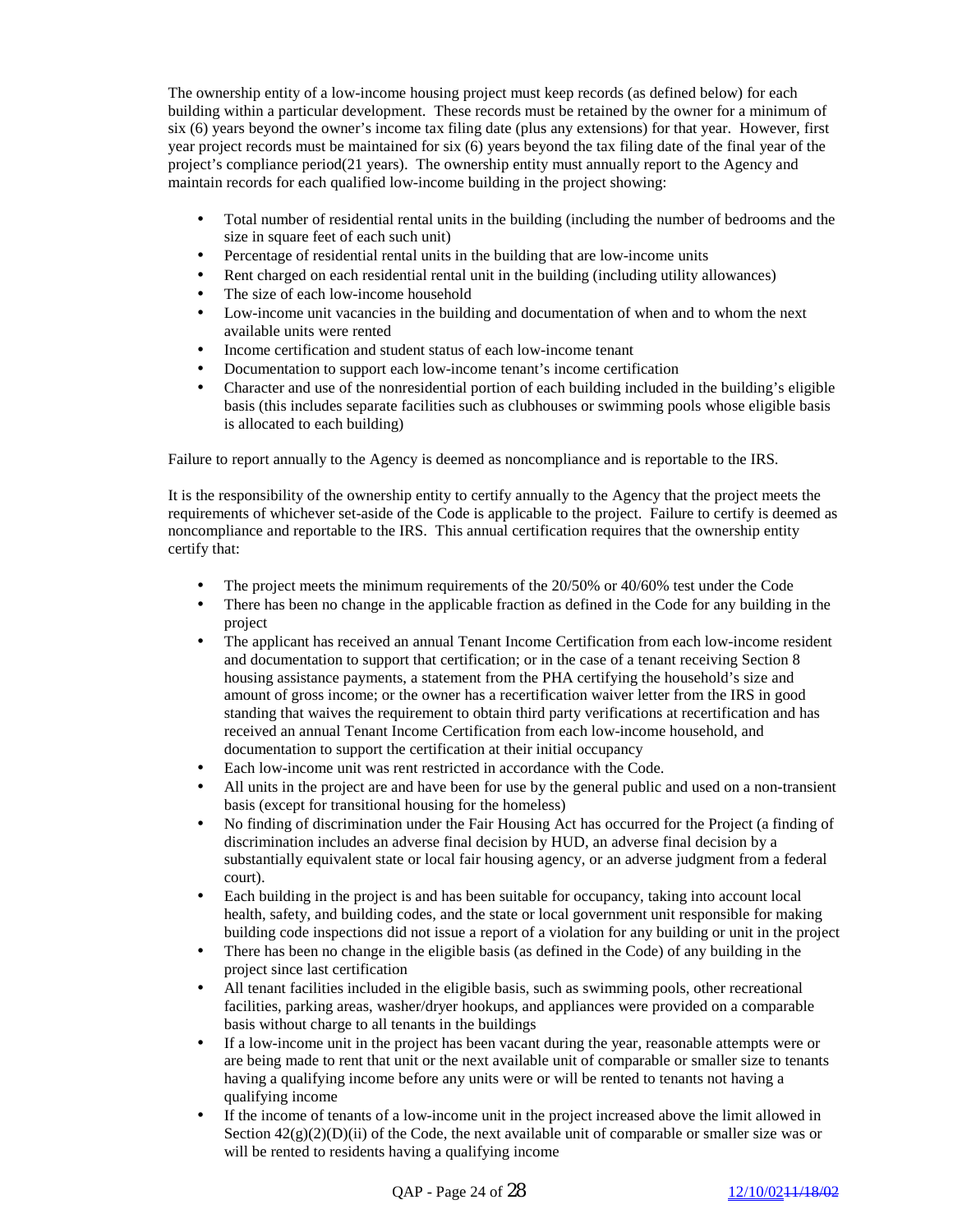- An extended low-income housing commitment was in effect, including the requirement that an ownership entity cannot refuse to lease a unit because the applicant holds a Section 8 voucher or certificate of eligibility; neither the ownership entity nor the management agent has refused to lease a unit to an applicant based solely on their status as a holder of a Section 8 voucher and the project otherwise meets the provisions, including any special provisions, as outlined in the extended low-income housing commitment
- If the applicant received its credit allocation from the portion of the state ceiling set-aside for a project involving "qualified nonprofit organizations" under Section 42(h)(5) of the Code and its nonprofit entity materially participated in the operation of the development within the meaning of Section 469(h) of the Code
- There has been no change in the ownership or management of the project

The ownership entity of any exempted project must certify to the Agency on an annual basis that the project is in compliance with the requirements of the Code, Rural Development assistance or the taxexempt bond financing guidelines, as applicable. The ownership entity must inform the Agency of any noncompliance or if the owner is unable to make one or more or the required certifications.

The Agency may elect to subcontract the compliance monitoring procedure to other agents.

In the event that any noncompliance with the Code is identified, a discrepancy letter detailing the noncompliance will be forwarded to the ownership entity and management company of the project.

The ownership entity must then respond in writing to the Agency within thirty (30) days after receipt of the discrepancy letter. The response must address all discrepancies individually and must indicate the manner in which corrections will be made. The owner will then have a cure period of sixty (60) days from the date of the discrepancy letter to correct the noncompliance and to provide the Agency with any required documentation or certification. The cure period may be extended for periods of up to six (6) months. Extensions will be based on a determination by the Agency that there is good cause for granting the extension.

The Agency will notify the Internal Revenue Service of any noncompliance within forty-five (45) days after the expiration of the cure period. All corrections made by the ownership entity within the cure period will be acknowledged within this notice. A copy of the applicant's response to the noncompliance will accompany the notice to the IRS.

If a potential noncompliance is discovered during a compliance monitoring review, the ownership entity will be required to have its managing agent attend a compliance training session within two months following the compliance monitoring review.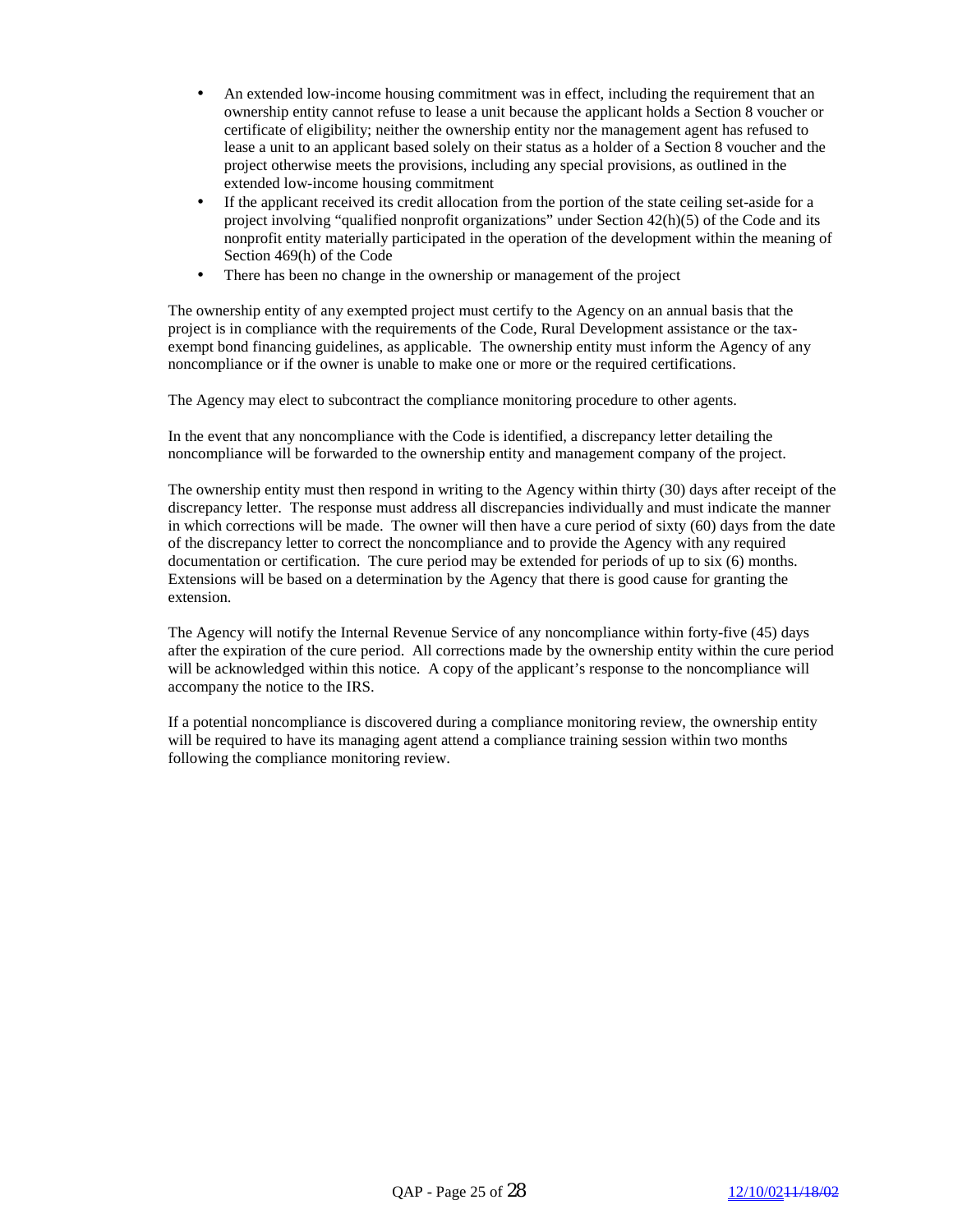## **VIII. DEFINITIONS**

The terms listed below will be defined in the Plan as indicated below regardless of capitalization, unless the context clearly indicates otherwise. Terms used in the Plan but not defined below will have the same meaning as under the Code and IRS regulations.

**Affiliate:** As to any person or entity (i) any entity of which a majority of the voting interest is owned by such person or entity, (ii) any person or entity directly or indirectly controlling (10% or more) such person or entity, (iii) any person or entity under direct or indirect common control with any such person or entity, or (iv) any officer, director, employee, manager, stockholder (10% or more), partner or member of any such person or entity or of any person or entity referred to in the preceding clauses (i), (ii) or (iii).

**Applicant:** The entity that is applying for the tax credits and/or any RPP loan funds, as applicable.

**Allowable Development Cost:** Cost upon which the Agency calculates allowable developer fees. Includes lines 2- 36 less lines 8, 9 and 10 in the Project Development Cost Description in the application.

**Community Revitalization Plan:** A plan that has been adopted and with specific funding commitments by one or more unit(s) of government prior to the date of preliminary application to the Agency and includes the following: a clearly delineated geographic target area that includes the project; detailed policy goals (one of which must be safe, decent and affordable housing) and implementation measures along with specific timeframes for the achievement of such policies; housing activities that will occur within at least one-half mile of the project; and at least one community revitalization action that has been initiated and indicates measurable progress.

**Community Service Facility:** Any facility designed to serve primarily individuals whose income is sixty percent (60%) or less of area median income.

**Developer**: Any individual or entity responsible for initiating and controlling the development process and ensuring that all, or any material portion of all, phases of the development process are accomplished. Furthermore, the developer is the individual or entity identified as such in the Ownership Entity Agreement and any and all Development Fee Agreements.

**Displacement:** The moving of a person and/or such person's personal property from their current residence.

**Efficiency Apartment:** A dwelling unit with a minimum of 450 net square footage (assuming new construction) in which the bedroom and living area are contained in the same room. Each unit has a full bathroom (shower/bath, lavatory and water closet) and full kitchen (stove top/oven, sink, full size refrigerator) which is located in a separate room.

**Elderly Housing:** Owners may choose one of the established definitions recognized under federal Fair Housing Law. Owners should read the law and obtain legal guidance to determine compliance.

**Entity**: Without limitation, any general partnership, limited partnership, limited liability company, corporation, joint venture, trust, business trust, cooperative, association, public agency or other entity, other than a human being.

**Gross Square Footage or Floor Area:** Space measured from outside walls to include all building footprints and covered spaces.

**HOME Program Rents:** Generally, projects using RPP loan funds must set rents below the lesser of the rent calculated as affordable for households at fifty (50%) of median income or the Fair Market Rent (FMR). Users should contact the Agency concerning this calculation if they are unfamiliar with HOME Program rules.

**Homeless Populations:** People who are living in places not meant for habitation (such as streets, cars, parks), emergency shelters, or in transitional or supportive housing but originally came from places not meant for habitation or emergency shelters.

**Housing Quality Standards:** Minimum physical standards established by HUD.

**Management Agent:** Individual(s) or Entity responsible for the day to day operations of the development, which may or may not be related to the Owner(s) or ownership entity.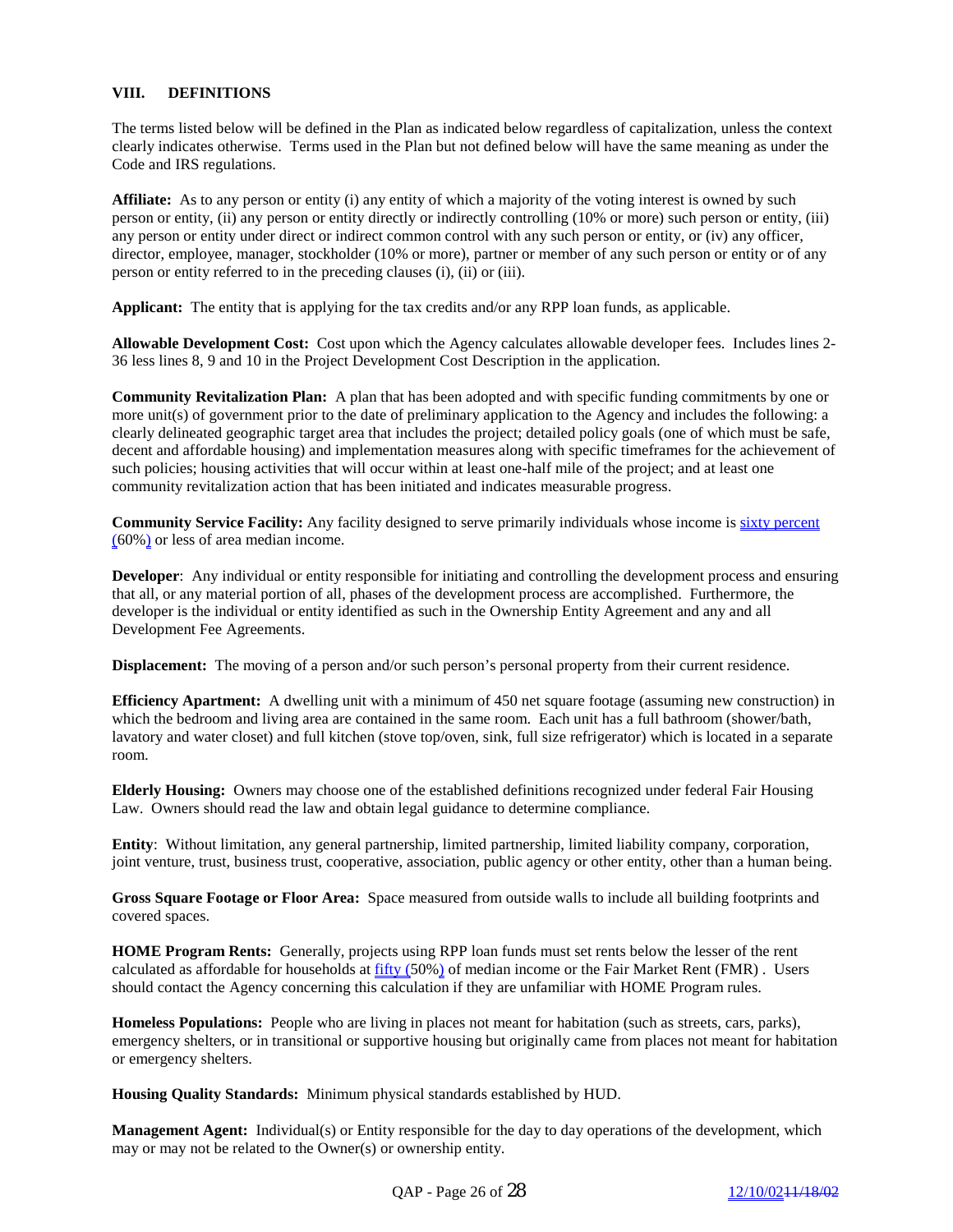**Material Participation**: Involvement in the development and operation of the project on a basis which is regular, continuous and substantial throughout the compliance period as defined in Code Sections 42 and 469(h) and the regulations promulgated thereunder.

**Maximum Housing Expense:** The maximum rent, utilities and any other required charges paid by the tenant calculated on a monthly basis as permitted under the Code.

**Net Square Footage:** The outside to outside measurements of all finished areas that are heated and cooled (conditioned). Examples include hallways, community and office buildings, dwelling units, meeting rooms, sitting areas, recreation rooms, game rooms, etc. Breezeways, stairwells, gazebos and picnic shelters are examples of unconditioned outside structures that may not be used as net square footage.

**Noncompliance (for purposes of deducting points from an application):** An event occurring after June 30, 1993 that results in the issuance of an 8823 for any of the following: 1) Failure to maintain accurate records for each unit, 2) Failure to rent to a Section 8 voucher or certificate holder, 3) Rents for the development are not properly restricted, 4) The development has transient occupancy, 5) Any unit for which low-income housing tax credits were allocated is not available to the general public, 6) There are ineligible tenants found to be occupying qualifying units, 7) Failure of the development to maintain minimum housing quality standards, or 8) Failure to re-certify lowincome tenants on an annual basis.

**One Bedroom Apartment:** A dwelling unit of at least 600 net square feet (assuming new construction), meeting state and local building code requirements, containing at least four separate rooms including a living/dining room, full kitchen, a bedroom and full bathroom.

**Owner(s):** Person(s) or entity(ies) that own an equity interest in the Ownership Entity.

**Ownership Entity**: The ownership entity to which tax credits and/or any RPP loan funds will be awarded.

**Ownership Entity Agreement:** A written, legally binding agreement describing the rights, duties and obligations of owners in the ownership entity.

**Paint to Paint Square Footage:** Interior heated rental dwelling space (does not include community room space).

**Person**: Any individual or Entity, and the heirs, executors, administrators, legal representatives, successors and assigns of such Person where the context so requires.

**Person with a Disability**: An adult who has a permanent physical or mental impairment which substantially limits one or more major life activities as further defined in North Carolina's Persons with Disabilities Protection Act (N.C.G.S. § 168A-3 (7a))

**Principal:** Principal includes (1) all such persons or entities who directly or indirectly earn a portion of the development fee for development services with respect to a project and/or earn any compensation for development services rendered to such project, which compensation is funded directly or indirectly from the development fee of such project, and such amount earned exceeds the lesser of **twenty-five percent (25%)** of the development fee for such project or **\$100,000**, and (2) all affiliates of such persons or entities in clause (1) who directly or indirectly earn a portion of the development fee for development services with respect to any project in the current year and/or earn any compensation for development services rendered to any project in the current year, which compensation is funded directly or indirectly from the development fee of any such project, and such amount earned exceeds the **lesser of twenty-five percent 25%** of the development fee for such project or **\$100,000**.

**Qualified Census Tract:** Any census tract which is so designated by HUD.

**Qualified Corporation**: Any corporation if, at all times such corporation is in existence, 100% of the stock of such corporation is held by a nonprofit organization that meets the requirements under Code Section 42(h)(5).

**Rehabilitation:** Replacement of one or more major building components in one or more residential buildings. Major building components include roof structures, wall or floor structures, foundation, plumbing system, electrical system, central heating and cooling systems. Hard construction costs must exceed \$10,000 per unit, calculated using